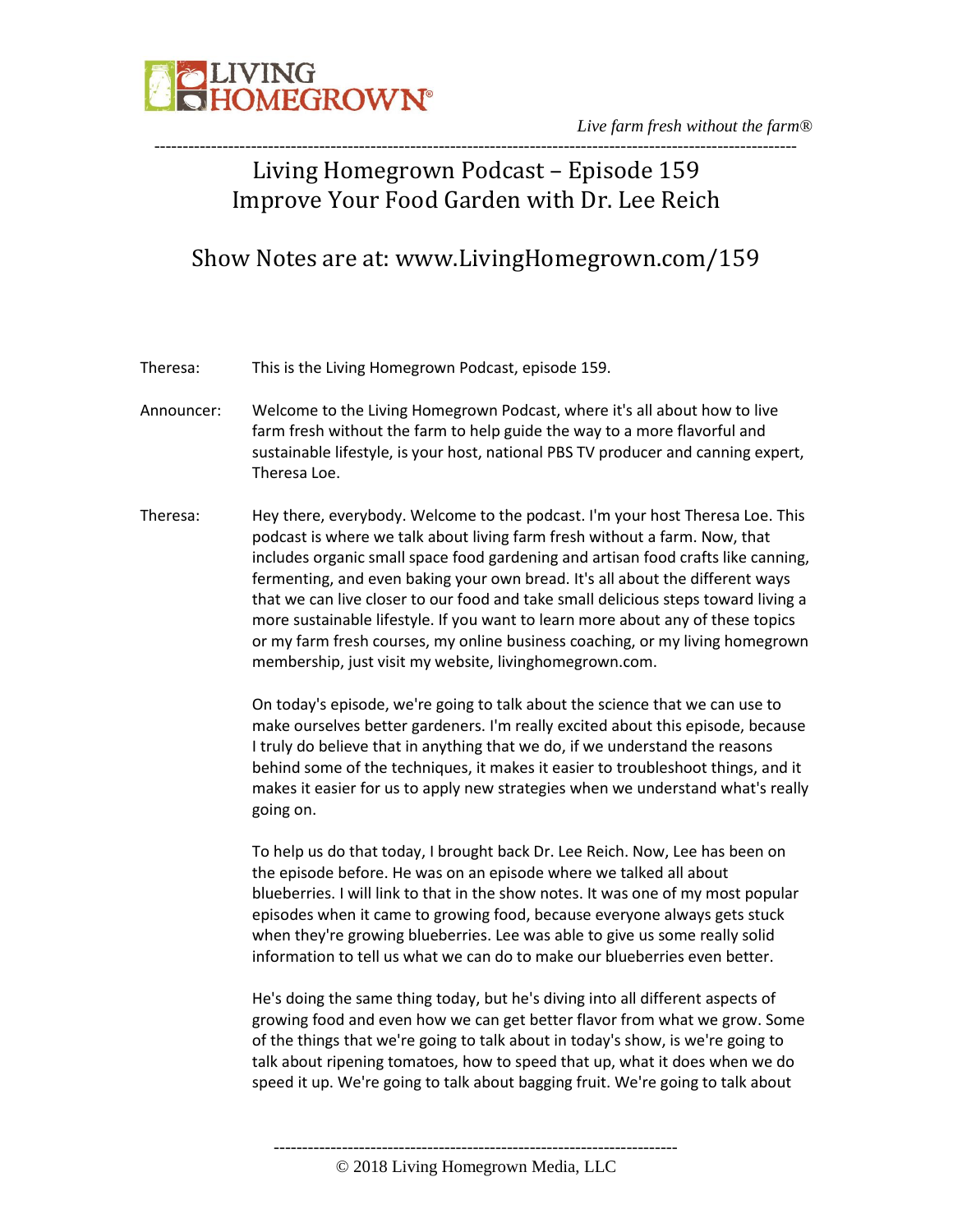

---------------------------------------------------------------------------------------------------------------- soil and organic matter, and all the benefits and reasons and different things that are happening in that soil when we add organic matter.

> We're even going to bust a few myths today on today's episode. Lastly, we're going to dive into some tips for storing any seeds that you might be collecting over the next couple of months as you're shutting down your garden. I really am excited about this. Lee has a tremendous academic background and yet he can explain the science to us and really easy to understand ways. That's why I love having him on the show. It's a fascinating thing to talk to him. I always learn so much.

Let me tell you a little bit about Lee before we get started. Dr. Lee Reich dove into gardening over 40 years ago, initially with one foot in academia, as an agricultural scientist with the USDA and Cornell University, and one foot in the field, the organic field. He eventually expanded his field to a farm den, which is more than a garden, and less than than a farm. He left academia to lecture, consult, and write, and thank goodness he did.

Lee is the author of several books, a Northeast Gardener's Year, Uncommon Fruits for Every Garden, The Pruning Book, Weedless Gardening, Landscaping With Fruit, Growing Fruit Naturally, and most recently, his latest book is called, "The Ever Curious Gardener." I'm going to talk about that one in just a second. Lee also has a syndicated column for associated press that appears bimonthly in newspapers from coast to coast. His farm den has been featured in numerous magazines including Martha Stewart Living and even the New York Times.

Besides providing a year round supply of fruits and vegetables, the farm den has an educational mission and is a test site for innovative techniques in soil care, pruning, and food production. Science and an appreciation of natural systems underpin all of Lee's work. His goal is to help more people whether in their backyards or small farms to grow more foods sustainably and organically.

Now, I want to talk to you about his latest book, because that is really why I wanted to bring Lee on. I got a copy of this book and I love it. It's a fascinating read. It's an easy read and yet I felt like I had just learned so much that I practically had a degree in horticulture when I was done. It was just absolutely fascinating. The name of the book is The Ever Curious Gardener, using a little natural science for a much better garden.

Now, what Lee has done here with this book is he has basically used his backyard as a laboratory. He has been studying, and testing, and doing all sorts of research on what works and what doesn't. Then he also backs up everything that he has done with more research. It's just fascinating, some of the things that maybe we think we do, we don't have any reason why we do it, he explains the reasons that we're doing things and why things work and why things don't.

<sup>©</sup> 2018 Living Homegrown Media, LLC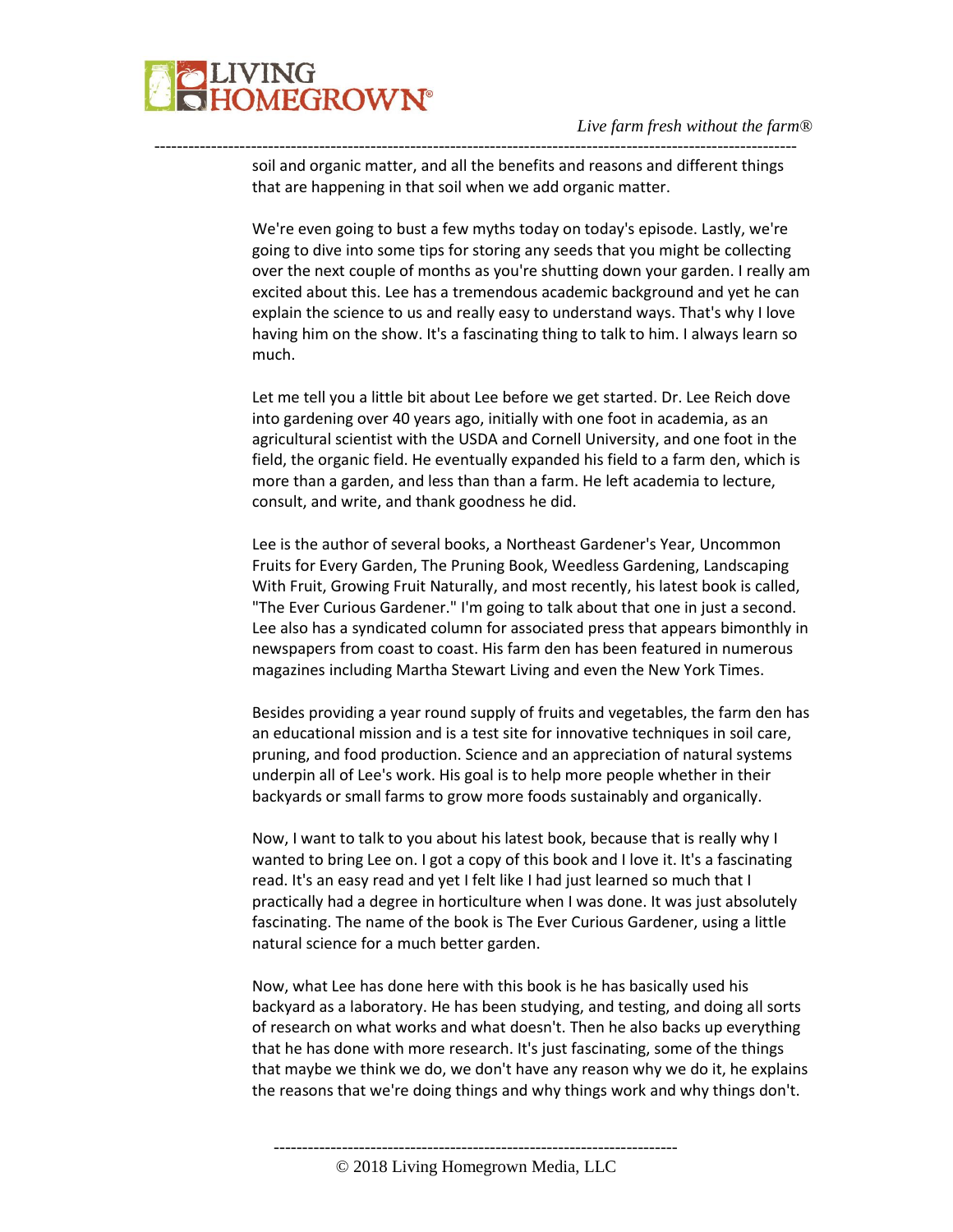

He also bust down some of the myths of things that we may have just been doing for a long time and are actually counterproductive. It covers everything from flowering, and fruiting, and stems, and leaves, and the effects of stress on our plants to our soil, and what we can do and not do to make our soil better, even how to make our food taste better when we're gardening. That's why I was so excited to have Lee on, because I just wanted to dive into a little bit of everything, which is what we did.

-----------------------------------------------------------------------------------------------------------------

Now, as always, I will have links in the show notes to everything that we talk about with Lee including all of his books. To get to the show notes, you just go to livinghomegrown.com/159 and everything will be right there for you. Now, before we dive into the interview, I want you to know that today's podcast episode is brought to you by my Living homegrown Institute, which is my monthly membership site, where you get access to an entire library of monthly masterclasses to help you live farm fresh without the farm.

In my membership, we cover everything from how to grow heirloom tomatoes, to raising chickens, and even making your own homemade cheese, yogurt, and fermented vegetables. Now, I believe that living an organic farm fresh lifestyle is really just a journey in learning. Just as we learn different skills such as food fermentation or food growing, we also have three distinct stages of growth. We start out being curious. We move into experimentation, and eventually we grow into mastery of some of these different skills.

Now, if you're looking at creating a farm fresh lifestyle for yourself, and you're curious where you fall on the growth scale with any of these skills, I have a free resource for you. It's called my farm fresh success path that my students use inside my learning institute. It will help you decide where you are on your own journey, the characteristics of that stage, and some action steps and information to take you to the next level.

To get a copy of The Success Path PDF, just go to livinghomegrown.com/path that's P-A-T-H, and you can download it there for free. Okay, so let's dive into our interview with Dr. Lee Reich, the author of The Ever Curious Gardener, using a little natural science for a much better garden. Hey, Lee. Thanks so much for coming back on the show.

- Lee: It's great to be here again.
- Theresa: Oh, good. I was so absolutely thrilled with getting a copy of your new book. It was a fascinating read and I'm recommending it already to all my gardener friends. So, I'm really excited to share it with my listeners, because I really do feel that if we can understand why things are going on in our garden, it makes us better gardeners. So, thank you so much for writing this book.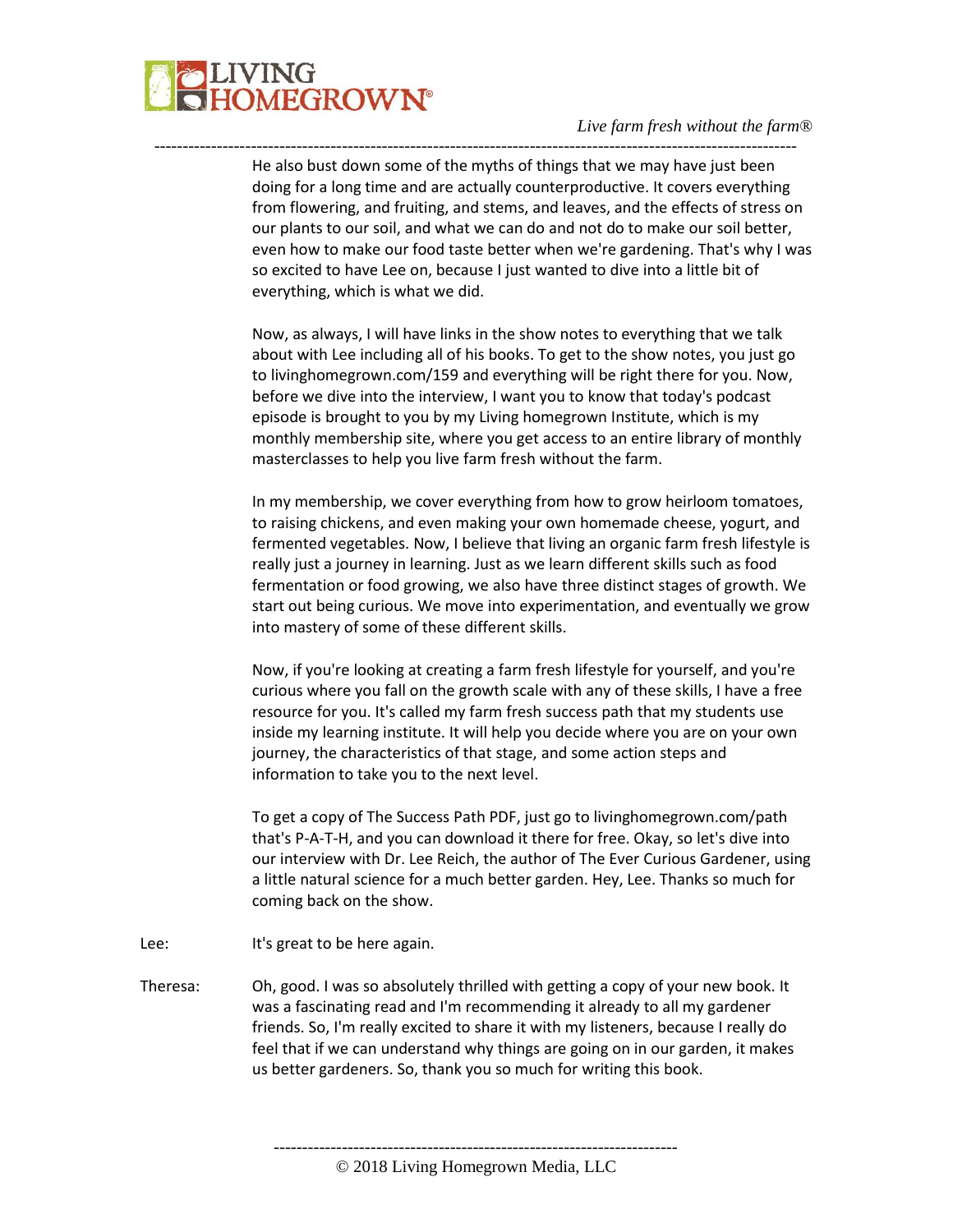

----------------------------------------------------------------------------------------------------------------- Lee: You can't see me, but I'm blushing.

Theresa: Good. I'd love to first of all just dive in really quickly into what made you decide to write this particular book.

Lee: As I say in the introduction to my book, I have somewhat of a unique background in gardening. I did not come from a farm background or even a gardening background hardly, but I did at some age, while I was in my 20s, all of a sudden decide that I really wanted to get interested in gardening or really wanted to get dive into gardening. The way I dove into gardening was I went to graduate school in agriculture and I started to garden at the same time. I was in heaven, because I didn't know anything about gardening, or soils, or horticulture. Every day, I'd be learning so much. Then I'd go home and I was gardening like a maniac.

> I also had access to a really good agriculture library. So I'd read everything I could read. I went from there. I have a strong academic background, but also I still garden as crazily as I did when I started. Then one day, I was making compost. I really like to make compost. It's one of my favorite things. Some people think I may have a garden just to do something with the compost. One day, as I was building my compost pile, and I was adding materials thoughtfully and patting them down and watering it in a certain way. I was thinking how everything I was doing, even though I've done it for a long time, but it really spoke to a lot of what I learned in graduate school about soil.

One of my graduate degrees is in soil science. So really, that guided what I was doing semi-consciously, sort of consciously and subconsciously. I was thinking how I do make really good compost. It's been tested many times. I was thinking, one reason my compost is so good is because I have that science underpinning. Making compost isn't all science, but there's just a lot of variables. There's also a certain amount of art to it, but you put it all together. I definitely thought that this science was a big help.

Then I started thinking about a lot of other stuff I do in the garden also reflects what I learned not only when I was in school, but also I was reading research journals, and also speaking with a lot of other gardeners, farmers, scientists, and a lot of experience. I've made compost for decades and garden for decades. I just began to really appreciate the science behind it all. I was thinking if I could convey some of that science to other gardeners. They could also not only have a better garden, but I think it also makes a garden more resilient.

For instance, changing climate conditions or even if a gardener, if you happen to have a new site that you're gardening at, if you garden in one place for say ten years and all of a sudden you move somewhere, if you know about something of the sciences going on behind the garden, this can actually help you garden

<sup>©</sup> 2018 Living Homegrown Media, LLC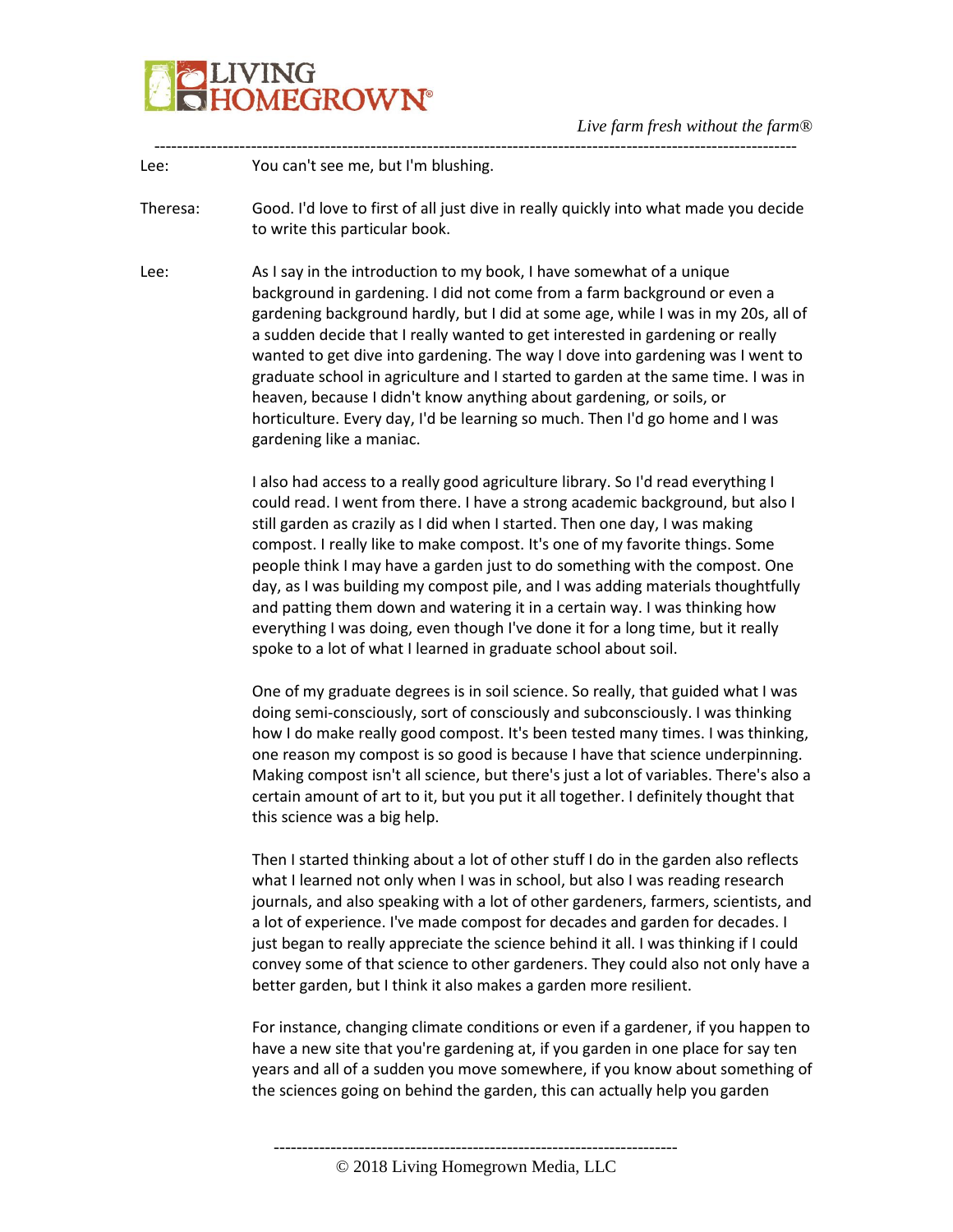

---------------------------------------------------------------------------------------------------------------- better at the new site, because what you did at the old site might not work at the new site.

> Then finally, I thought that knowing some of the science, it just makes gardening more interesting. I find gardening interesting, but just knowing what's going on makes it really just more fascinating. It's never boring. I think that's one reason why I'm still so crazy about gardening, because every year, I'm learning things new and discovering new things.

Theresa: I absolutely agree with you. I love what you say it's a blending of science and art so much of what we do is that. I loved I think the way you approach this book, because with all your background and your academia, you could very easily talk over all of our heads, and we wouldn't understand what you were saying, but instead you really brought this down to a really practical level and made it every easy for any of us to just dive right in to understanding what's really happening, and that you're absolutely right.

> If you understand what's happening, then you can make judgements or make judgment calls anytime during the season when something comes up, because you have a better grasp as to instead of just guessing and throwing something out there and trying to make it work. I love one of the sections that you had in your book about ethylene and ripening tomatoes. I'd love to start there since we're recording this in August, and so many people are harvesting their tomatoes right now. Could you explain about the key role that ethylene plays in ripening a tomato?

Lee: I think ethylene first of all is really fascinating generally, because ethylene is a plant hormone. Just like humans have hormones, other animals have hormones, plants also have hormones. Hormones are generally really complicated compounds whereas ethylene, which is a plant hormone is very simple. It's two atoms of carbon and two atoms of hydrogen. It's a simple compound. Furthermore, it's a gas, which also seems odd or unique to me. Ethylene has effects on plants in a lot of different ways. One way, it has an effect is it speeds up ripening. Basically, different types of fruits can be affected differently by ethylene. There's basically two categories of fruits here, it's what I call, "Climacteric fruits and non-climacteric fruits."

> Tomato is a climacteric fruit. When it is exposed to ethylene, its ripening speeds up a lot. A practical application of this is for instance people sometimes, especially towards the end of the season, when outdoor ripening conditions aren't that good, that might put tomatoes on their windowsill to speed up ripening. Actually, putting them on the windowsill doesn't speed up ripening, because light has nothing to do with it, it's really ethylene. Not only does ethylene speed ripening of tomatoes, but ripening tomatoes give off ethylene.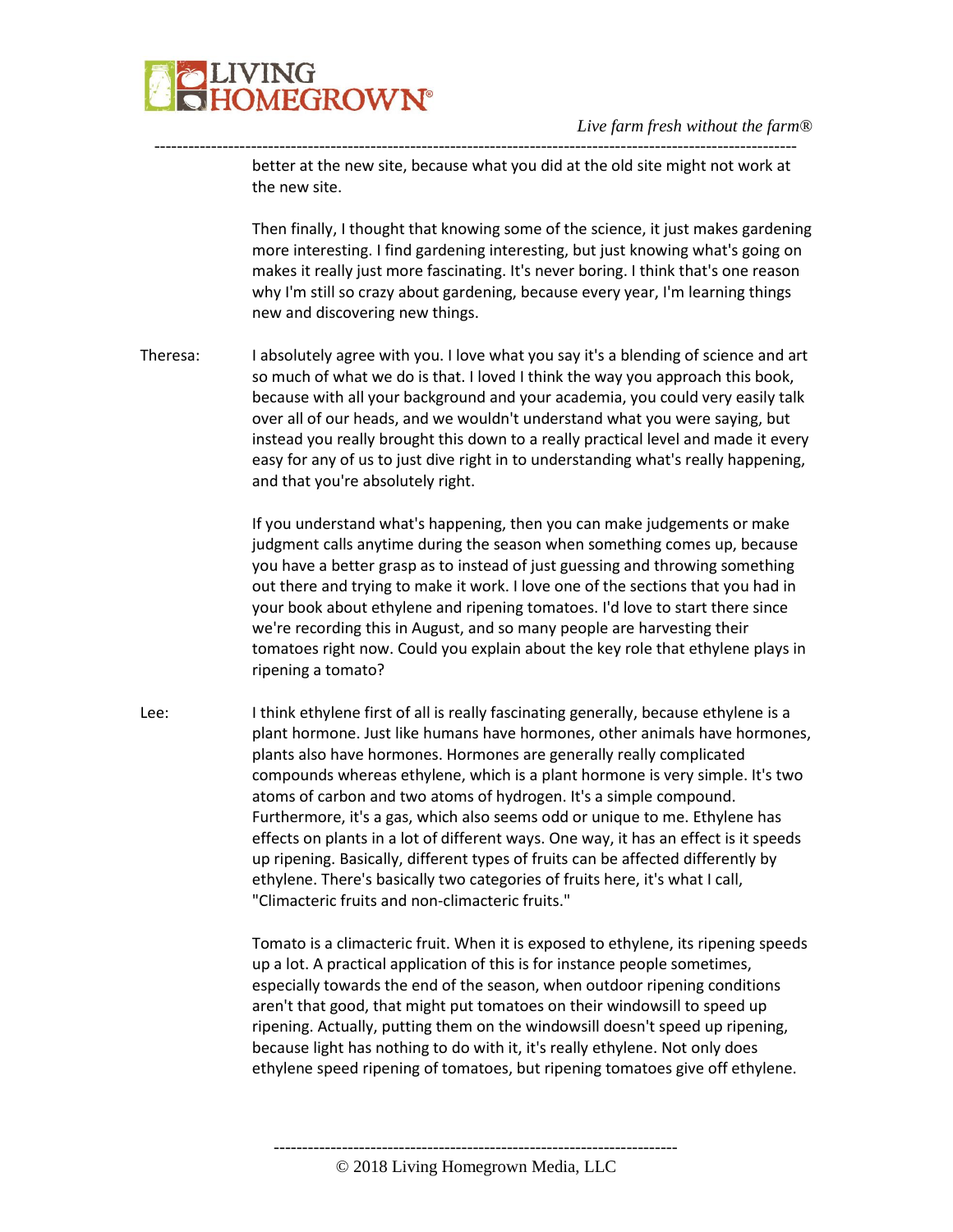

#### *Live farm fresh without the farm®* -----------------------------------------------------------------------------------------------------------------

|          | If you wanted to speed up ripening, if you put tomatoes say in a bag where the<br>ethylene does not dissipate as much and you get ethylene built up in the bag,<br>they'll ripen faster. This is why maybe sometimes people wrap them maybe not<br>knowing this is where they do it, but say wrap individual tomatoes and<br>newspaper or something like that, and then it speeds up the ripening. One fruit<br>can speed ripening up on others. Sometimes people put say an apple into a bag<br>with bananas. Then the apple gives off ethylene and speeds up banana ripening. |
|----------|---------------------------------------------------------------------------------------------------------------------------------------------------------------------------------------------------------------------------------------------------------------------------------------------------------------------------------------------------------------------------------------------------------------------------------------------------------------------------------------------------------------------------------------------------------------------------------|
|          | Ethylene has so many hormones. Ethylene has other effects depending on when<br>and how much is applied. For instance, ethylene can also induce flowering and<br>fruiting in plants. Hormones typically do not have just one effect. The thing with<br>speeding up ripening is a very interesting one. There's a saying that one bad<br>apple spoils the barrel?                                                                                                                                                                                                                 |
| Theresa: | Yes.                                                                                                                                                                                                                                                                                                                                                                                                                                                                                                                                                                            |
| Lee:     | That's 100% true. The reason for it is because when a fruit is damaged, damage<br>also and this is ethylene. So, if you have a whole barrel of apples, and one of the<br>apples is damaged, that gives off a lot of ethylene. Apples are also climacteric<br>fruits whose ripening is speed up by ethylene. So, you have one bad apple in the<br>barrel and the apple ripening is very speed up, so the apples get overripe and<br>presumably spoiled faster than they would normally.                                                                                          |
| Theresa: | Oh, I get it. Yeah, so whenever I harvest my apples, I'm always very careful not<br>to have any dings. I knew that having dings would make that one go faster, but<br>now that makes perfect sense why that can ruin the whole batch. Yes.                                                                                                                                                                                                                                                                                                                                      |
| Lee:     | Often, if you look at an apple say with a ding in it, they'll be speed up ripening<br>right near the ding even.                                                                                                                                                                                                                                                                                                                                                                                                                                                                 |
| Theresa: | Mm-hmm (affirmative), yes.                                                                                                                                                                                                                                                                                                                                                                                                                                                                                                                                                      |
| Lee:     | It'll be a little redder right there.                                                                                                                                                                                                                                                                                                                                                                                                                                                                                                                                           |
| Theresa: | Yes, exactly. That makes perfect sense. It does have to do with the ethylene.<br>That's fascinating. I know, when you pick all your tomatoes, don't you store<br>them down in the basement? Do you just check them every couple days? What<br>do you do?                                                                                                                                                                                                                                                                                                                        |
| Lee:     | No, honestly I used to do that and now I have a greenhouse set on the-                                                                                                                                                                                                                                                                                                                                                                                                                                                                                                          |
| Theresa: | You cheat.                                                                                                                                                                                                                                                                                                                                                                                                                                                                                                                                                                      |
| Lee:     | I do that that often. What I used to do is yes, I would just put them in the<br>basement. I didn't want to speed up ripening too much, because I was trying to                                                                                                                                                                                                                                                                                                                                                                                                                  |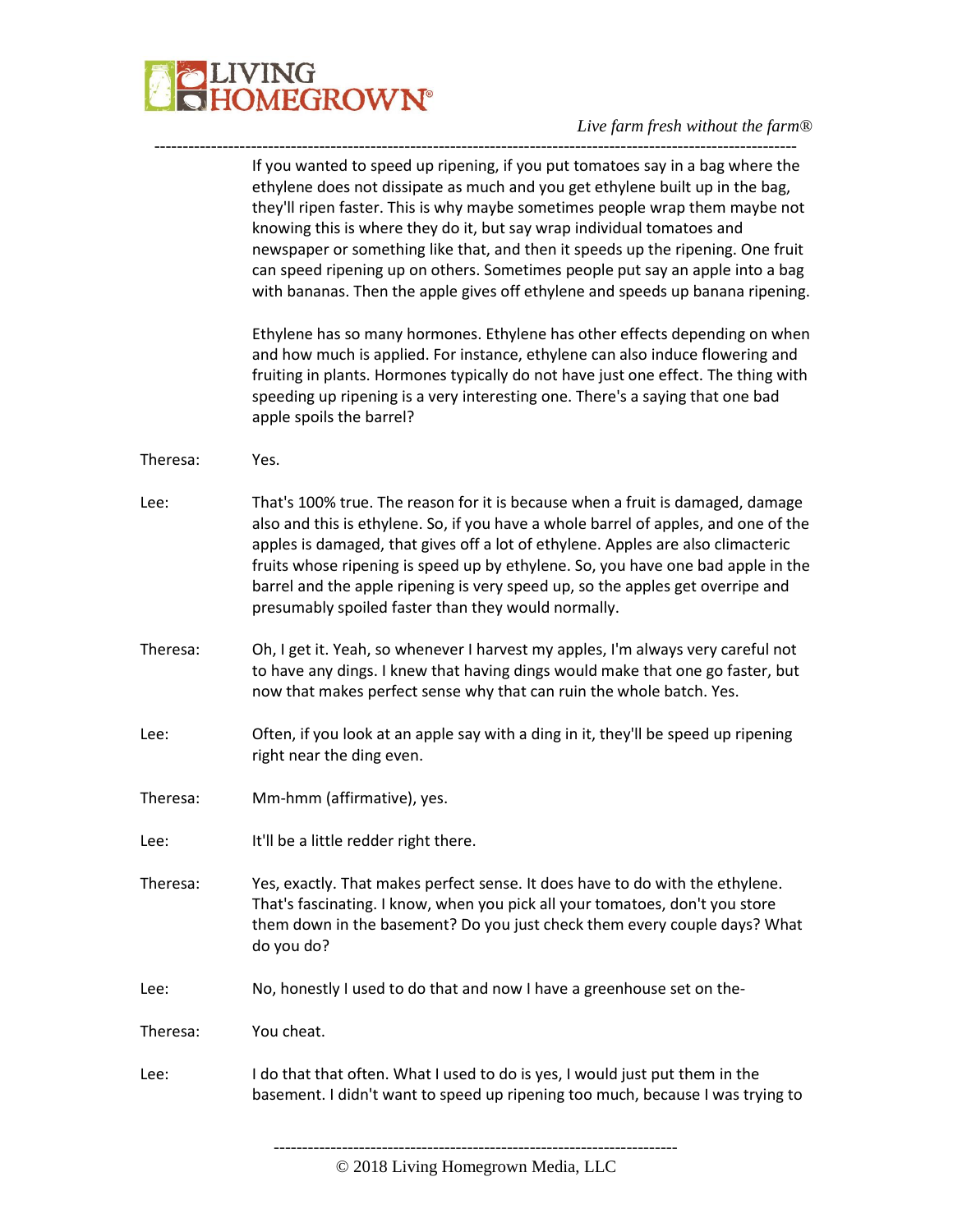

---------------------------------------------------------------------------------------------------------------- keep, extend the season by just having them ripen slowly in the basement, but they did ripen faster in say outdoor tomatoes where cold weather price slowed them down. I think in those days, I used to use my oil burner more, which is in the basement, and any type of burning gives off ethylene also. Maybe a little ethylene drifted from the oil burner. Just trace amounts are needed, very small amounts. So, that could have also affected ripening.

- Theresa: Okay. Now, what about the difference like, okay we all talk about if we have a vine ripened tomato, that it will taste better than something perhaps that was picked a little under ripe and allowed to ripen on the shelf. Have you noticed that that's true?
- Lee: Actually, I don't think that's totally true. First of all, tomato will be ripened by ethylene but it has to be a certain degree of maturity before it can do that. I think that if it's just about ready to ripen and be ready to be picked and you pick it, and then it ripens off the plant, I think the flavor would be pretty much the same. If you pick it a little too much before that, then the flavor I definitely think would be different. This touched on another topic. This one might pet peeves. People often, they buy say hard plums at a supermarket and they say the jute's going to leave them out to ripen a little.

Not all fruits will ripen off a plant. Generally, but not always, climacteric fruits like bananas, pears, apples, tomatoes will ripen off a plant and will ripen to good quality if they're picked sufficiently mature, but some fruits won't ripen at all once they're picked. If you pick a plum and let it sit on account there, I like to call it "incipient rot." The fruit will soften and actually any carbohydrates, starches in the fruit could actually change to sugar as bacteria and fungi break them down. They could actually get little sweeter, but there's a world of difference between the flavor components of a fruit that's showing incipient rot and actually ripening.

- Theresa: Yeah, that doesn't sound too appetizing, absolutely. No, I know what you mean. There's layers of flavor when it's been on the tree. We do have a plum tree and when I pick them too soon, it's night and day it's like it's a different fruit.
- Lee: Yeah, then that's supposed to taste like lemons.
- Theresa: Yeah, true. That's so true. Yeah. No, what about sunlight in enhancing the flavor fruit? When I prune my apple trees, I'm always opening up the canopy so that sunlight hits the apples. It does seem to enhance the flavor versus if I just let my apple trees run a muck and they get really overgrown.
- Lee: One thing that sunlight definitely does with apples is it helps apples turn red. In Japan, they'd like to bag apples. They like pale apples, so they actually bag them so light doesn't hit the fruit and they don't turn that red. I do agree and I have to

<sup>-----------------------------------------------------------------------</sup> © 2018 Living Homegrown Media, LLC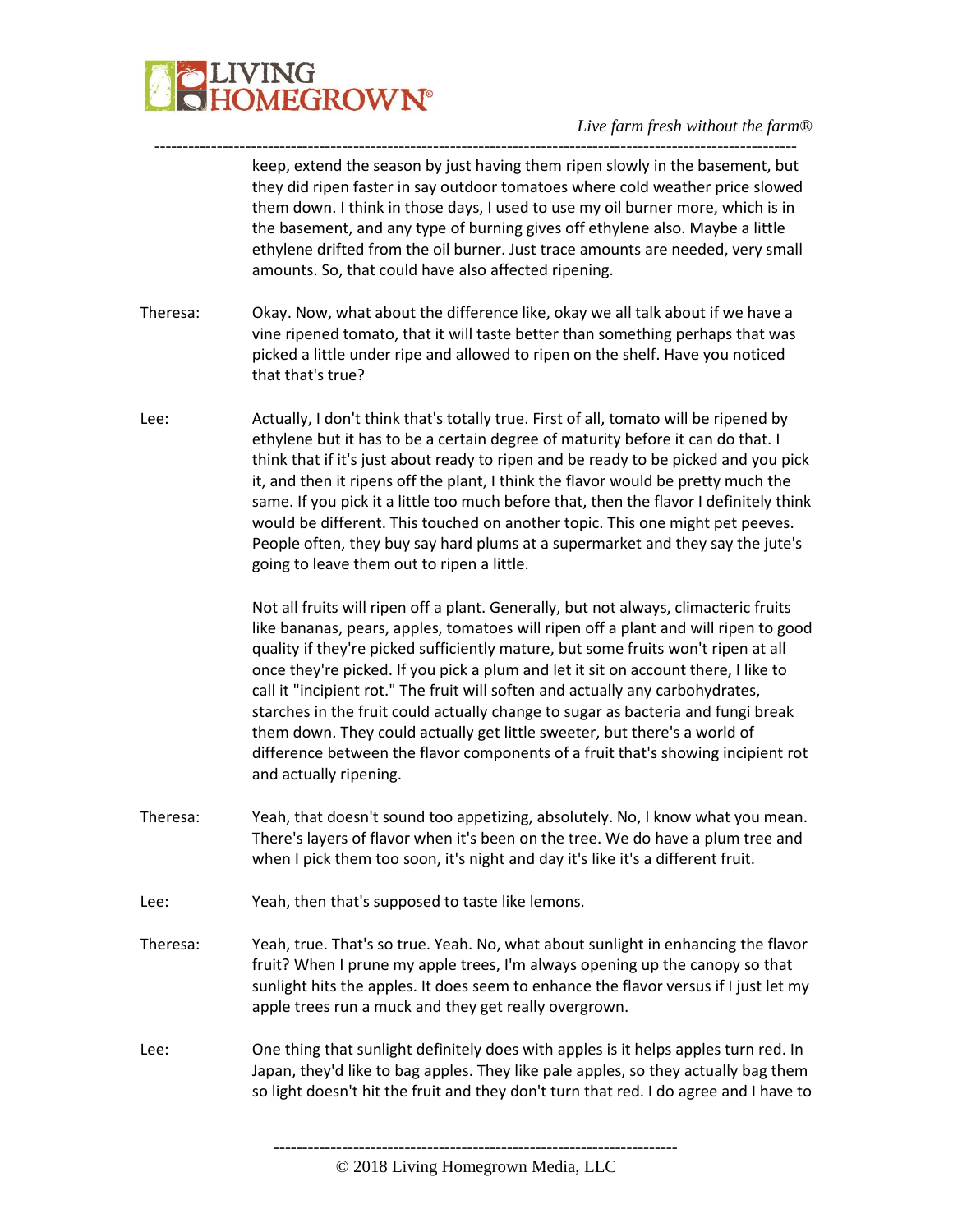

---------------------------------------------------------------------------------------------------------------- admit them, I'm not a 100% sure that this has been documented, but I do agree that it seems to me that the flavor is enhanced by light falling directly on the fruit. A lot of times, commercially people do that surely for turning the fruit color, but I think it affects flavor too. Also, once again, not all fruits are the same. Some fruits, their color at least is not affected at all by sunlight.

- Theresa: Okay, but apples it is?
- Lee: One fruit that's not affected is grapes. Grapes will turn color well then that they get sunlight. This relays to bagging grapes, which I do do to my grapes. I bag not every grape bunch, just because I have too many grapes, but I bag about a hundred bunches every season. That's only because to keep insects including bees off the fruit, birds, diseases, and it just makes fruit perfect bunches. The fruit will turn color, it does not need light. The fruit color is up speaking to a grape researcher, so it seems like this would be true, contended that the flavor also is improved by light falling directly on the grapes. My grapes, as I said, don't get light. The flavor I have to say is, not you said, overused word, but awesome.
- Theresa: Okay. Now, so when you do this with the bagging of fruit, I've done something similar with the peach tree and I've experimented with apple trees where I'm bagging the fruit just to see what would happen, but I haven't done it in such large quantities as you have, but when you're bagging let's say your grapes, what bags are you using?
- Lee: I just bought a thousand Delicatessen bags a number of years ago. On the outside of the bag I think it says, "Delicious baked goods." I figured that throws the birds and the insects off is that [crosstalk 00:21:08]-
- Theresa: Yeah, don't go the other way.
- Lee: ... grapes in there.
- Theresa: Yeah, they'll never know.
- Lee: I just use those kind of bags just because I have a slight coating on them so they'd last a little longer. You could also use paper bags I guess depending how much rainfall you get. It really is amazing to quality. Mostly because where I grow my plants where I live, there's a lot of grape disease problems. If they're not bagged, in some years such as this year, we've had continual rainfall. There'd just be so much disease that every bunch will have a lot of rotten berries if there's a bunch at all versus the bagged ones, it'll be like you open it up. In the idea world, you get this perfect bunch of grapes. In the real world, I have to admit that sometimes, I'll tear or open a bag and there'll be nothing in there.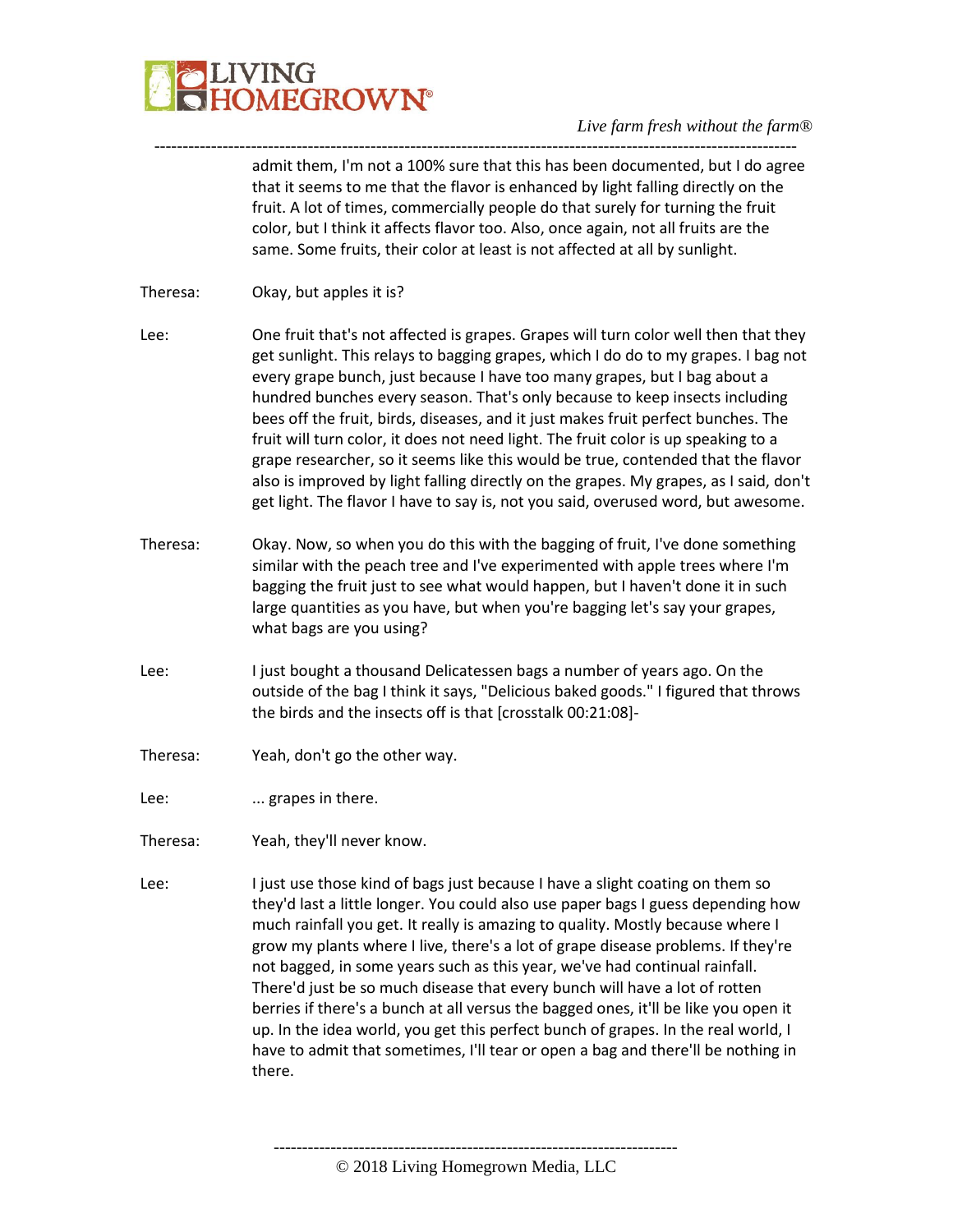

| Theresa: | Oh no.                                                                                                                                                                                                                                                                                                                                                                                                                                                                                                                                                                                                                                                                                                                                                                                                                                          |
|----------|-------------------------------------------------------------------------------------------------------------------------------------------------------------------------------------------------------------------------------------------------------------------------------------------------------------------------------------------------------------------------------------------------------------------------------------------------------------------------------------------------------------------------------------------------------------------------------------------------------------------------------------------------------------------------------------------------------------------------------------------------------------------------------------------------------------------------------------------------|
| Lee:     | I've worked a little with the timing and everything, and I'm not sure what the<br>effect is, because just sometimes there's nothing in there.                                                                                                                                                                                                                                                                                                                                                                                                                                                                                                                                                                                                                                                                                                   |
| Theresa: | How funny.                                                                                                                                                                                                                                                                                                                                                                                                                                                                                                                                                                                                                                                                                                                                                                                                                                      |
| Lee:     | It does seem to be related to any timing.                                                                                                                                                                                                                                                                                                                                                                                                                                                                                                                                                                                                                                                                                                                                                                                                       |
| Theresa: | Okay. What about flavor though, do you think being bagged, do you think it<br>enhances or just doesn't have any effect on flavor?                                                                                                                                                                                                                                                                                                                                                                                                                                                                                                                                                                                                                                                                                                               |
| Lee:     | I think it doesn't have any effect, but where I am if I'd let the fruit hang on the<br>vine that long, first of all, as I said it gets exposed to insects and diseases, and so<br>that could influence the flavor. The flavor could also be influenced by not<br>getting any pest problems. As a matter of fact, to counter it, if I leave it that<br>long, birds start pecking and bees start going for them. I probably can't let them<br>get as ripe, because the fruit that I bag, I'd look up maturity dates that are given<br>by Cornell, which has the same climate as I do for various varieties. I'll often go<br>two weeks longer than that, because grapes will keep for a long time quite a<br>while after their stated maturity date and that flavor just keeps up to a point.<br>The flavor just keeps getting better and better. |
| Theresa: | Okay. All right. That's good to know. I'd love to shift gears and talk about soil,<br>because you did a whole section on soil, which was absolutely fascinating, but<br>you talk a lot about organic matter, which any good gardener loves organic<br>matter and especially if you love to do composting. I loved what you were<br>talking about the different benefits of organic matter. I have a lot of new<br>gardeners and I have a lot of experienced gardeners who listen to the show.<br>Let's talk a little bit about organic matter. First of all, I guess I should have you<br>define what organic matter is.                                                                                                                                                                                                                        |
| Lee:     | Yes. So, organic matter is anything that is or was living. It could be things like<br>straw, it could be compost, it could be sawdust, pine needles, leaves, anything,<br>weeds, dead weeds or it could be live weeds, cover crops. Organic matter is<br>anything that is or was living and maneuver, because that's a lot of bacteria and<br>fungi in there. There's raw organic matter, which would be things like fresh<br>leaves, and straw, and say vegetable trimmings, things like that. Then once it's<br>piled up say in a compost pile or added to the soil, it starts to decompose and<br>then it becomes which could cause soil, organic matter, or compost if it's in a<br>separate compost pile.                                                                                                                                  |
|          | There's a number of changes that occur as it decomposes basically bacteria and<br>fungi, and other microorganisms true way at it and all sorts of compounds I've<br>produced. It's really just, it becomes a witches brew of both known and                                                                                                                                                                                                                                                                                                                                                                                                                                                                                                                                                                                                     |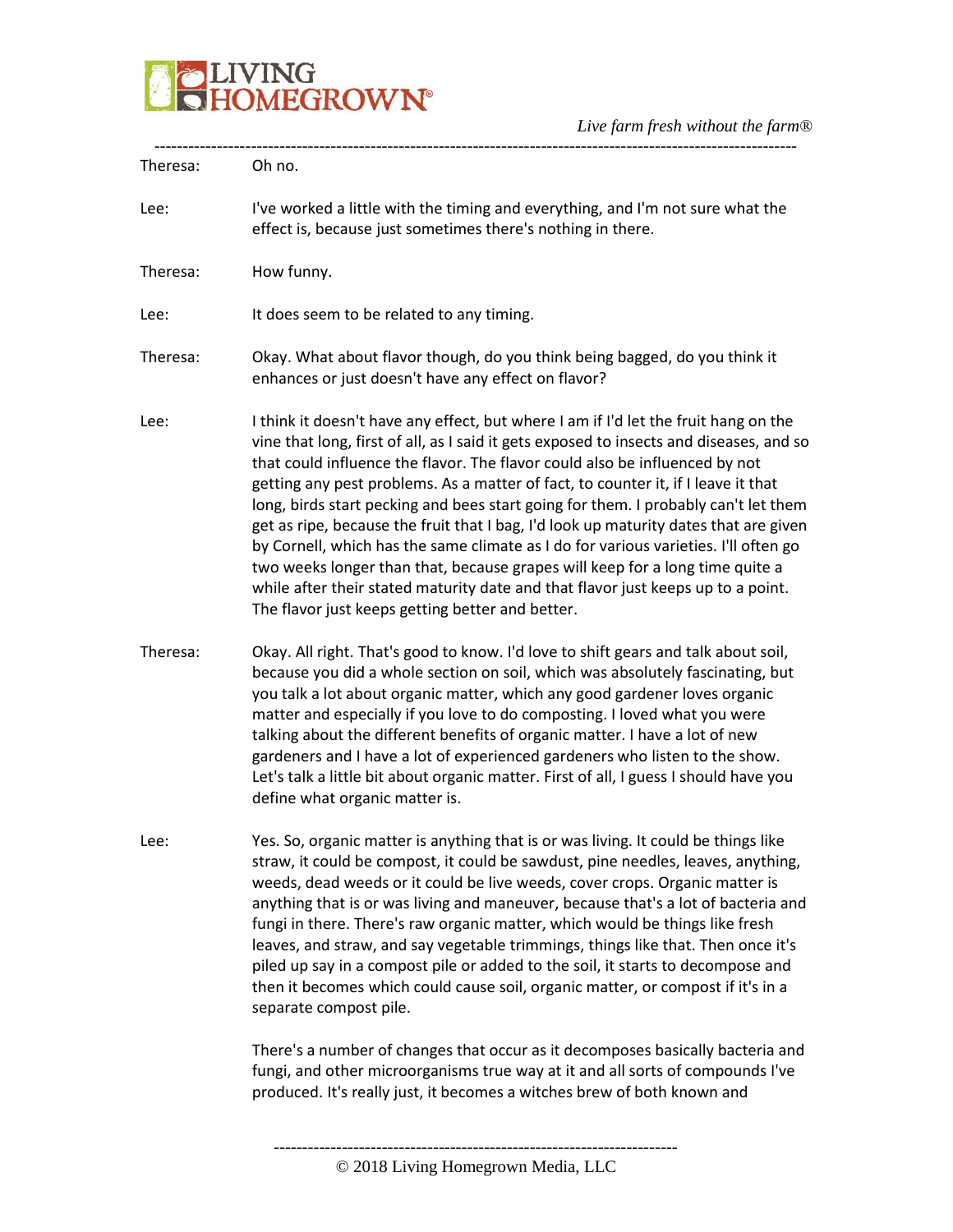

---------------------------------------------------------------------------------------------------------------- unknown substances. People generally like to have complicated formulas for if you do this in the garden. The yields have increased or the flavor of everything would be increased. I hate to, well I do, I don't hate to, I actually like to simplify things, but I would say if you just continually enrich your soil with plenty of organic some sort of or many sorts of organic materials that you're 90% the way there to being a great gardener.

- Theresa: You can't add too much, right? You can just keep adding to, I mean, you might add too much of one particular thing, you could put something out of balance, but organic matter in general we can't add too much.
- Lee: I've said that many times and I'm tempering it just a little. I could just segue into that for a second. Typically, a soil will be less than 5% organic matter. So, this is the amount when organic, fresh organic materials have decomposed and they've been incorporated to the soil, this would be what this percentage represents. Usually, soils are just a few percent organic matter. Rich prairie soils might be 6% organic matter. My garden, I've had a lot of compost every year and I don't till the soil so the organic matter doesn't decompose.

What happen is even organic matter is in the soil continues to decompose even after it's broken down at a slow rate, well first as initial flush of decomposition and then it continues forever at a very slow rate. Over time, organic matter can just disappear. It will disappear. Tilling a soil by adding a lot of oxygen to the soil gives bacteria and fungi this extra oomph and speeds the composition. So, it's harder to maintain organic matter levels in the soil. That was just to say that I have not tilled my soil for many decades and I add a lot of our compost so my organic matter levels are very high there about 15%.

- Theresa: Wow.
- Lee: What's your question? I need your question.
- Theresa: Yeah, so the question was, can we add too much?
- Lee: Oh yeah, so I often wondered, the soil feels good, everything looks good, and everything grows well and can you add too much? It turns out, when you add a lot of organic materials, this tend to be rich in phosphorous and potassium, which are plant nutrients. The question is can you have too much of either of these things? Generally, potassium does really no concern and excess will just wash out of the soil eventually. Phosphorous was always thought to be tied up in the soil. It precipitates, because it reacts with the things in the soil and then precipitates into something that really becomes just slowly [reciablized 00:27:28].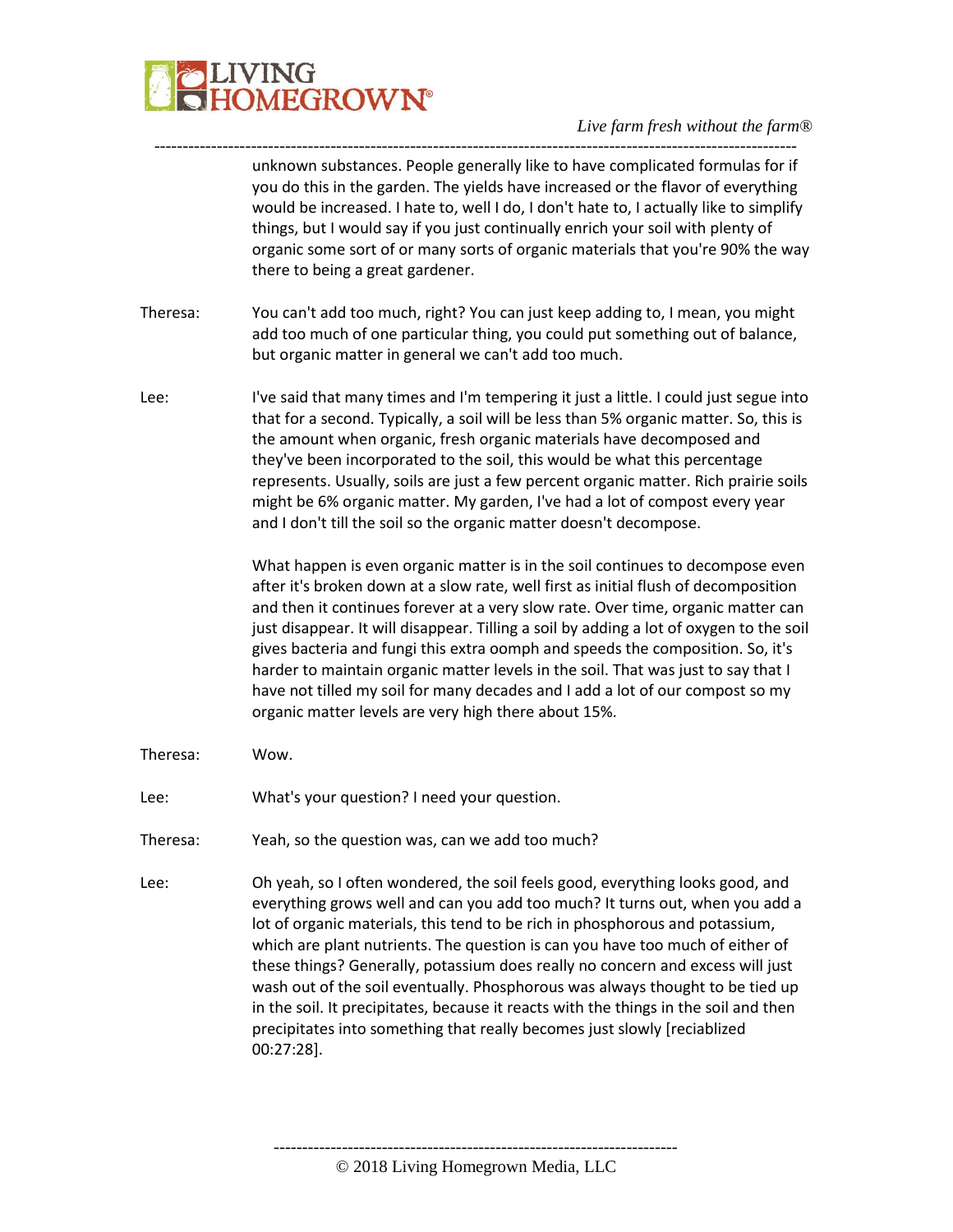

#### *Live farm fresh without the farm®* -----------------------------------------------------------------------------------------------------------------

|          | I've figured that phosphorous was okay also. Then more recently, they've found<br>that if you have enough phosphorous in a soil, it can actually start leaching out<br>being washed into the ground water, which is not a good thing. One reason they<br>started looking at this is, because typically on farms, regular farms not<br>necessarily organic farms, a lot of phosphorous fertilizers add it and the reason I<br>like to add it is because it is precipitated. So you got it a lot, because a lot of it is<br>just going to become unavailable, but so much has been added over so many<br>years that now it is starting to leach out and maybe plants take up a lot. |
|----------|-----------------------------------------------------------------------------------------------------------------------------------------------------------------------------------------------------------------------------------------------------------------------------------------------------------------------------------------------------------------------------------------------------------------------------------------------------------------------------------------------------------------------------------------------------------------------------------------------------------------------------------------------------------------------------------|
|          | This is something I'm interested in, and I'm going to be following up with some<br>researchers from University of Vermont who are looking at the groundwater to<br>see how much actually gets there. I was actually going to bore some holes<br>myself and see how much phosphorous was in my groundwater. My<br>groundwater level is very high, so I don't have to go that deep.                                                                                                                                                                                                                                                                                                 |
| Theresa: | That was my next question was like, yeah how far do you have to go?                                                                                                                                                                                                                                                                                                                                                                                                                                                                                                                                                                                                               |
| Lee:     | It's only 10-feet deep.                                                                                                                                                                                                                                                                                                                                                                                                                                                                                                                                                                                                                                                           |
| Theresa: | Okay. Oh, wow.                                                                                                                                                                                                                                                                                                                                                                                                                                                                                                                                                                                                                                                                    |
| Lee:     | Sometimes it's only 3-feet deep.                                                                                                                                                                                                                                                                                                                                                                                                                                                                                                                                                                                                                                                  |
| Theresa: | Wow.                                                                                                                                                                                                                                                                                                                                                                                                                                                                                                                                                                                                                                                                              |
| Lee:     | Then also I recently had tissue test, which means you test the leaves of a plant<br>to see if how, one thing is to do a soil test to see what's in the soil. A tissue test                                                                                                                                                                                                                                                                                                                                                                                                                                                                                                        |
|          | sees what plants actually took up. I thought a tissue test would be interesting to<br>see how phosphorous and potassium levels were. It turns out they were both in<br>the normal range. A little high in the normal range, but nothing of concern. I<br>guess I'm still standing by you can't add too much organic matter, but I'm<br>looking into this further.                                                                                                                                                                                                                                                                                                                 |
| Theresa: | Okay. Probably the average person, because they may not have area where they<br>haven't tilled in decades and you're so scientific about everything else. An<br>average gardener probably couldn't add too much. I could see how in your<br>situation though maybe with already having 15%, that's incredible. I can't<br>believe it.                                                                                                                                                                                                                                                                                                                                             |
| Lee:     | Yeah, you have to be a little crazy to add that much.                                                                                                                                                                                                                                                                                                                                                                                                                                                                                                                                                                                                                             |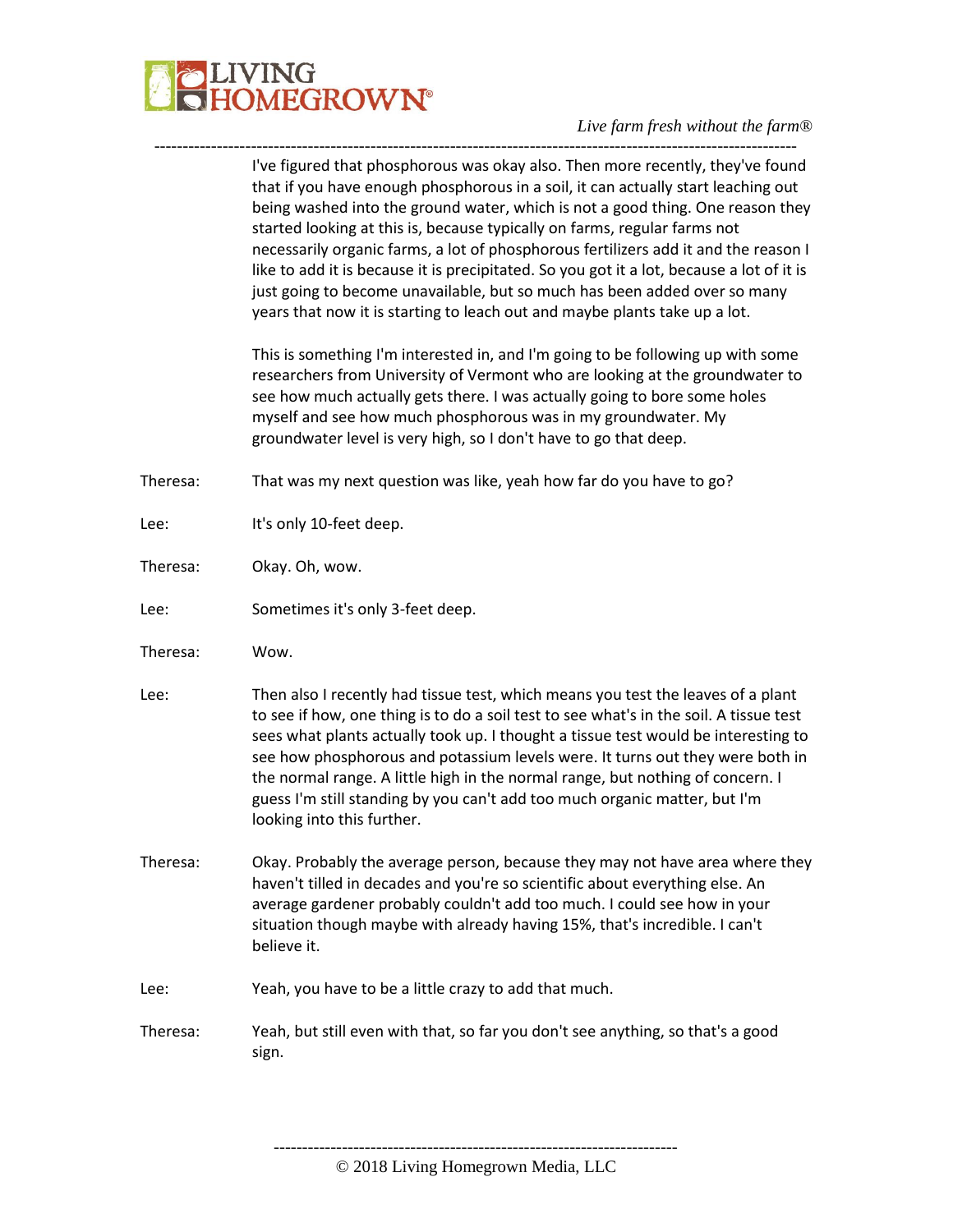# **JLIVING<br>JHOMEGROWN®**

## *Live farm fresh without the farm®*

| Lee:     | Yeah, and also just working the soil. That gets back to your question about, so<br>there's many benefits of organic matter in all of the specks. One benefit is<br>absolutely nutritional benefit, because the organic matter actually helps feed<br>plants. It does this in a number of ways. One way is as it slowly decomposes, it<br>releases nutrients the plants can take up. Another way is that it releases assets<br>and other compounds that actually help release nutrients from the rocks that<br>make up the soil, rocks that are broken down to very small particles. They<br>actually are source of nutrients and especially so when you have organic matter<br>helping that along. Then the third way organic matter helps is there's a real<br>promo for organic matter. |
|----------|-------------------------------------------------------------------------------------------------------------------------------------------------------------------------------------------------------------------------------------------------------------------------------------------------------------------------------------------------------------------------------------------------------------------------------------------------------------------------------------------------------------------------------------------------------------------------------------------------------------------------------------------------------------------------------------------------------------------------------------------------------------------------------------------|
| Theresa: | Yeah, it is. It's like a commercial.                                                                                                                                                                                                                                                                                                                                                                                                                                                                                                                                                                                                                                                                                                                                                      |
| Lee:     | Right. The third way organic matter will help feel your soil, is it has these<br>components called, "Chelating compounds." Some nutrients that are in the soil,<br>plants might not be able to take up. By these chelating compounds or organic<br>compounds that form around different mineral nutrients that actually help<br>plants take up to nutrients. Three ways.                                                                                                                                                                                                                                                                                                                                                                                                                  |
| Theresa: | Yeah, that's fascinating.                                                                                                                                                                                                                                                                                                                                                                                                                                                                                                                                                                                                                                                                                                                                                                 |
| Lee:     | That's just nutritional benefit.                                                                                                                                                                                                                                                                                                                                                                                                                                                                                                                                                                                                                                                                                                                                                          |
| Theresa: | Also, that just means that by adding it, anything else that's in the soil becomes<br>more available because it's in different ways, in different actions, things that it's<br>not just what the organic matter is that you're adding, but it has an effect on the<br>soil to release other nutrients to the plants?                                                                                                                                                                                                                                                                                                                                                                                                                                                                       |
| Lee:     | Right and the organic matter itself has nutrients in it too.                                                                                                                                                                                                                                                                                                                                                                                                                                                                                                                                                                                                                                                                                                                              |
| Theresa: | Right, okay.                                                                                                                                                                                                                                                                                                                                                                                                                                                                                                                                                                                                                                                                                                                                                                              |
| Lee:     | So much so that typically if people use a reasonable amount of organic matter<br>getting to the soil every year and that's the important thing is you don't just it at<br>once and that's that, because it's always decomposing, but typically if you do<br>that, the only nutrient that might be lacking is the nutrient that plants need in<br>greatest amounts and that would be nitrogen. I used to add a source of nitrogen<br>in addition to the compost. Then every year, I'd make these calculations that for<br>this amount of organic matter meeting, which would be compost, is what I add<br>to my vegetable grown, which vegetables need a lot of food especially when<br>intensively grown.                                                                                 |
|          | I made this calculation that kept telling me that this amount of compost that I'm<br>adding should be enough to feed plants for a year. I actually stopped adding any<br>other fertilizers so the only thing my vegetables get and very intensively                                                                                                                                                                                                                                                                                                                                                                                                                                                                                                                                       |
|          |                                                                                                                                                                                                                                                                                                                                                                                                                                                                                                                                                                                                                                                                                                                                                                                           |

-----------------------------------------------------------------------------------------------------------------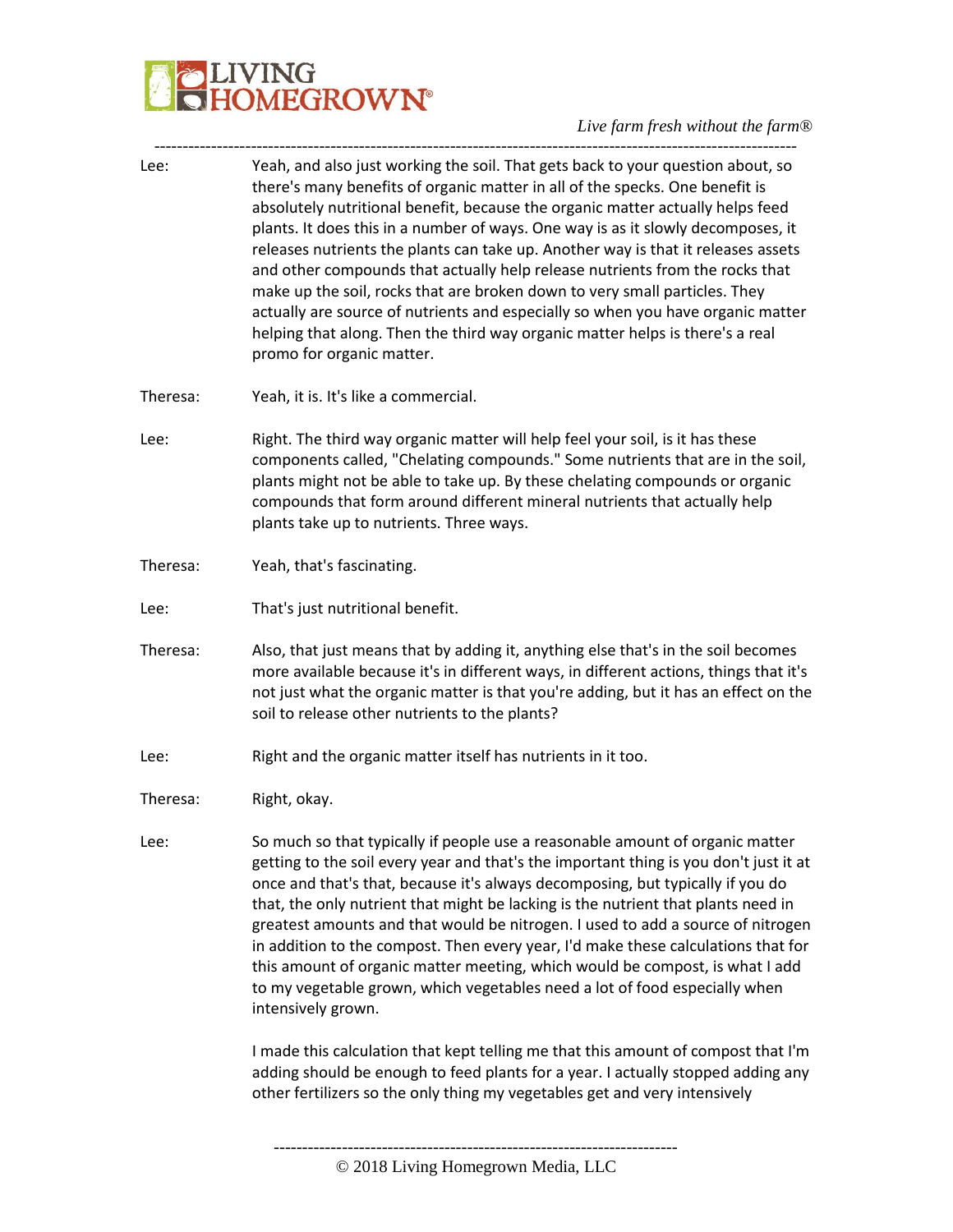

---------------------------------------------------------------------------------------------------------------- planted, the only thing they get is a one inch depth of compost every year, and that's it. That's all the feed they get and feeds them.

- Theresa: Yeah, fantastic. Yeah, or as an organic gardener, that's what we wanted to do. My listeners don't want to use any chemicals. They want to use everything natural and that's the most natural way you can feed. Like they say, feed the soil and that's how you feed the plants.
- Lee: Right.
- Theresa: Yeah.
- Lee: Not only is it so-called natural way to feed, but it's also more sustainable, because everything that goes to my compost would otherwise be a waste product. It's like old garden plants. There's a horse farm nearby that I get horse manure and that's a big problem. They have all these waste horse manure that they have to get rid of. So, I'm helping them out.
- Theresa: Yeah, and they're helping you out at the same time.
- Lee: Yeah, so when people talk about sustainable and organic, organic isn't always sustainable. There's plenty of organic fertilizers you can buy that they take energy to make. Sometimes, if you don't have the time or the means for getting enough organic materials to make compost, enough compost to feed your plants, you have to do that. Gardening, it's not a, this is the only way to do it, but you can have a goal and I don't get enough compost.

Going out to other benefits of the organic matter in the soil, another one is biological. When you add these organic materials to the soil, you're really promoting growth of a myriad of micro and macro organisms. When you have a well-made compost or a lot of organic matter in the soil, unless something very strange is going on, you have a lot of beneficial organisms that really help fight diseases and also help plants take up nutrients. There's for instance fungi called, "Mycorrhizae fungi" that actually infect plant roots, but it's a symbiotic infection where the fungi put their hyphae into the plant roots. These are thin threads of makeup to fungi. They actually take some of the carbohydrates that plants make through sunlight.

In return, they act like extensions of the root system. It had plants take up both nutrients and water. That's just one example, and there's all sorts of known and unknown interactions in the soil like that. That's another benefit. The third benefit of these organic materials is basically is just physical on the soil. They help aerate a soil and they also help soils hold moisture. That's two things. Actually, it's like two opposing things it would seem, because usually soils had a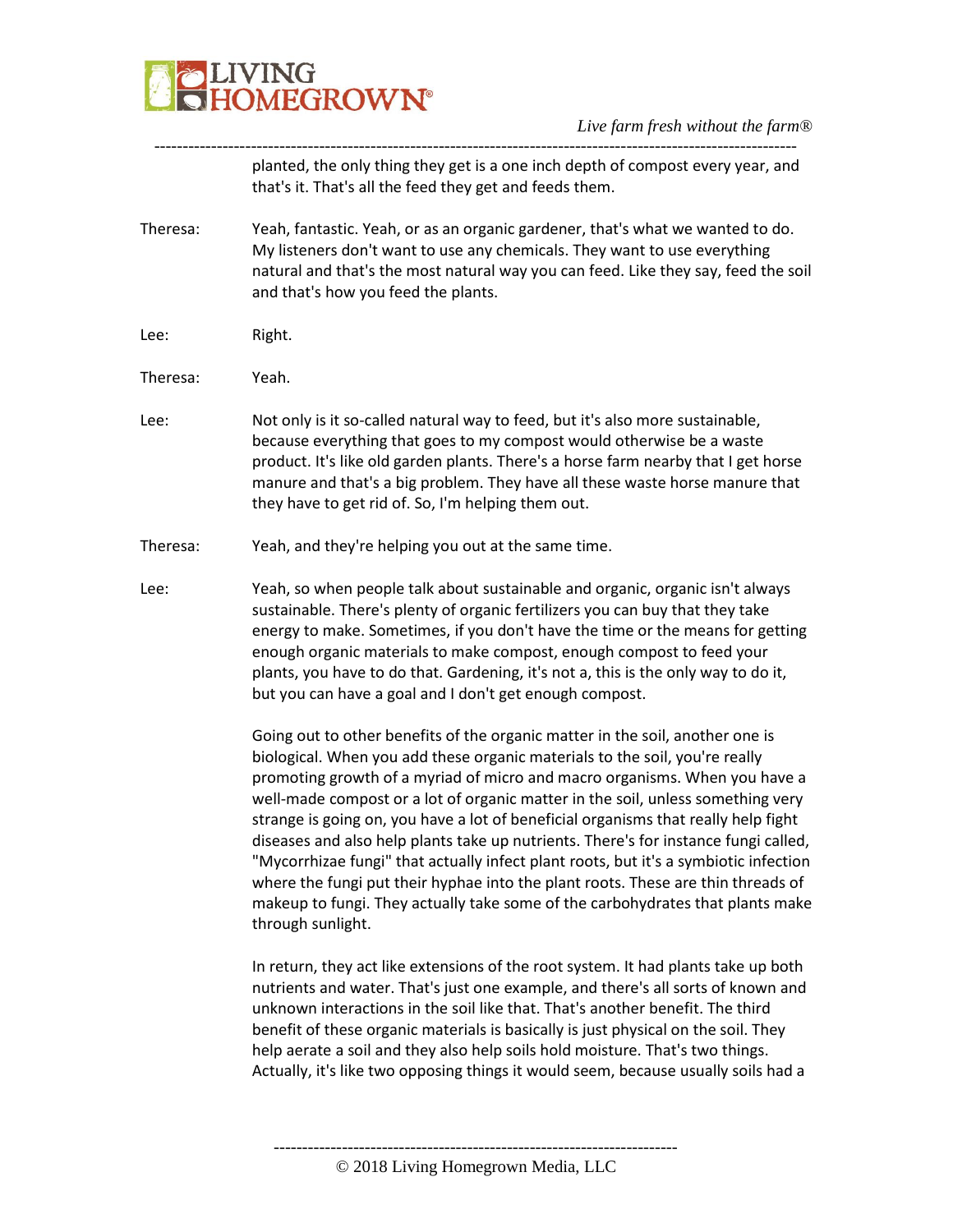

---------------------------------------------------------------------------------------------------------------- very wet, don't have a lot of room for air in them, but it's a soil particles are aggregated into larger units.

> Then in between those large units is large basis. In these aggregates, these small spaces that can hold capillary water and then the organic matter itself is like a sponge, which can also hold water, so you get the best of all worlds. That's my case for organic matter.

- Theresa: It's a good case, but no absolutely that's the whole point is it brings all of this together. It does everything that we need. It makes less work for us and makes everything easier for the plant. I think you sold your case. I think that was an excellent commercial.
- Lee: As far as organic matter, those of you that, any listeners that are consider themselves to be organic gardeners, organic matter is what put the organic in the phrase "organic gardening," because that's always been the linchpin of organic gardening is plenty of organic matter.
- Theresa: Yes, it's like the key to everything. Yeah, if you have that then you're on the right road and you're heading the right direction. Absolutely. Something else I wanted to touch on that can step off of this when we're talking about soil and having moisture and even drainage, there's something that we've focused on before on growing a greener world. That is drainage where people think they should put rocks, or stones, or things like that in the bottom of their flower pots for good drainage and it actually has the opposite effect. You do talk about that in the book.

I love the way you explained it, because it's really is counterintuitive. You think, well, I'll just put stones in the bottom of the pot and in that way the water will drain right out, but actually the opposite happens. Could you talk to us about that?

Lee: Right. This is another one of my pet peeves. I should say I was first introduced to this concept when I was in graduate school. It was a movie made it from Washington State University that you can actually find in the internet. It's a movie from 1961. It's a fun movie to watch, because it's very dated, because there's two men that demonstrate this effect with a lab set-up, and it's very convincing, and also but they're dressed in suits, which is interesting. Then suits of 1961 vintage too. If anybody is interested in seeing that, the movie is called, I actually bought a copy of the movie. I'm so into it. It's called, "Water Movement in Soils."

Theresa: Sounds really exciting.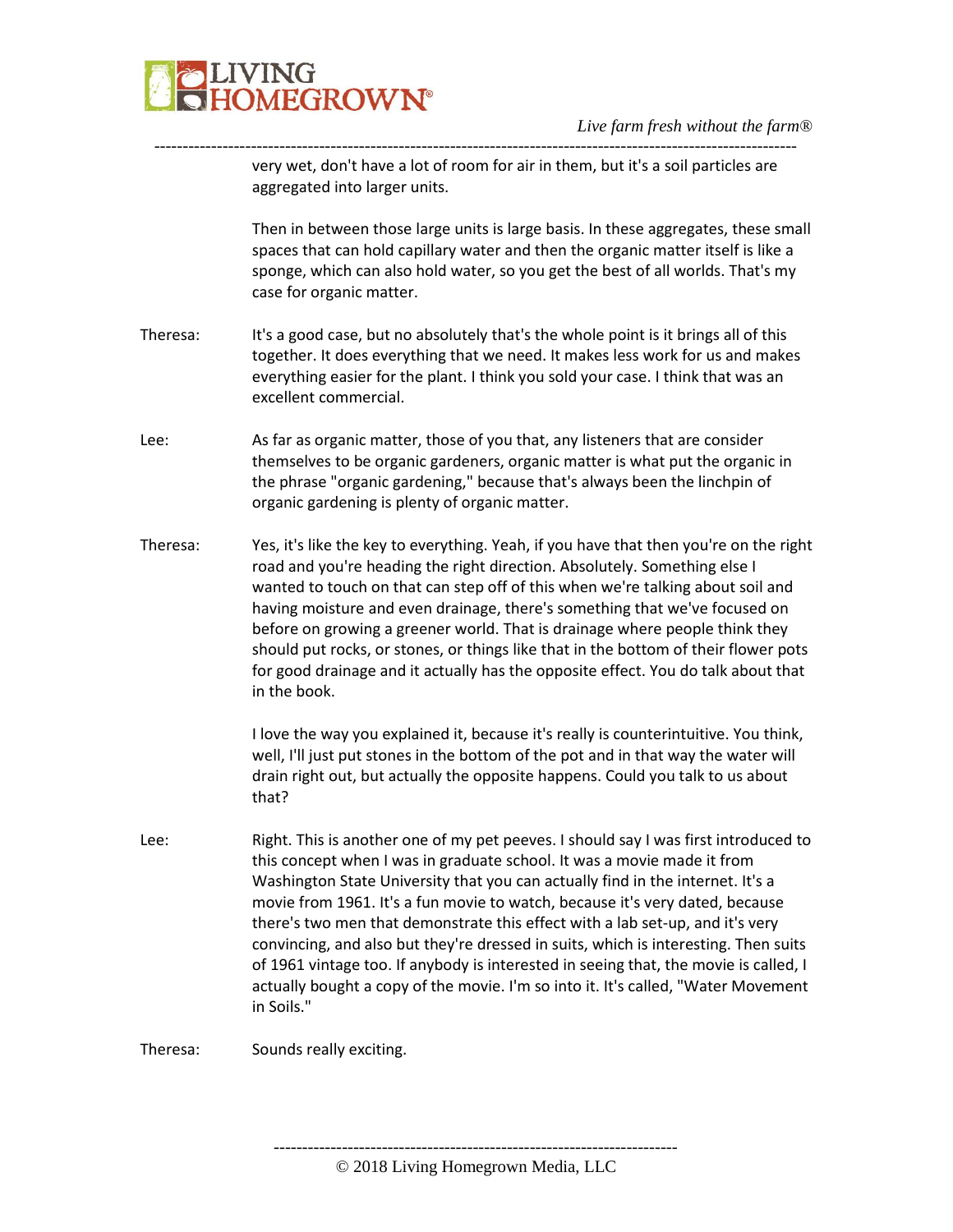# IVING<br>IOMEGROWN®

### *Live farm fresh without the farm®*

Lee: Basically, the point is, as you said on the edge of my chair each time I see it. The point of the movie is that if you had say clay soil and you're going to plant a tree or you had a soil for a flower pot, a potting mix, and you wanted to make the water drain better, because basically plants like good drainage, most people what they would do would be put either a layer of gravel in the bottom of the flower pot or even under, say if you're planting a tree, if you read some old gardening books and more recently actually on the internet, I saw a web series of some gardener in England who showed nameless, but he was talking about planting lavender. His lavender likes but drainage that the way you do that is you dig a hole, and then you put gravel on the bottom of the hole. Then you put the soil back in.

-----------------------------------------------------------------------------------------------------------------

It actually has the exact opposite effect. Most people intuitively would be able to figure out say if you had a soil that's very porous and then you had an underlayment of clay soil, the water would go quickly to the pore soil and then since it goes very slowly into the clay, you'd get what's called a perched water table. A layer of water would build up and that wouldn't be good for plants. What turns out if you have a soil that doesn't drain well or a potting soil that does drain well, but you add a layer of very coarse gravel beneath it, any other change in soil porosity that's dramatic, you even in that case gets this perched water table.

That has to do without getting in too much detail with a suction and what it takes to withdraw water out of the soil beyond what gravity would do. Gravity pushes water to the soil, but then when it gets to a certain place, it won't leave them that has enough suction. One way you could demonstrate this yourself at home very easily is if you take a big sponge and you soak it in water, and then you hold it up in the air. So, you can feel that sponge there's water in it. It's holding it by capillary attraction. To just show how this layer of water right at the lower point in that sponge, if you hold the sponge so it's flat in the air and then you turn it-

Theresa: Like horizontal? You'd hold it horizontal first? Okay.

Lee: Yeah, but then you turn it so that it still hires out, but only one of the narrower edges is now facing the ground. When you had it the other way, you had a large area. Say that large area had say it was holding a half an inch of water, so if you turn it upright and now you have just a narrower area, but that sponge is still capable of holding a half an inch of water, but that wider area is going to add more than a half an inch of water when it's turned upright. Then if you turn it upright, some water will come out. Let's just try it and it'll be more believable as you see it.

> You have it flat with the biggest surface facing down. It's saturated. You turn it upright and then you have a narrower part facing down and that's when water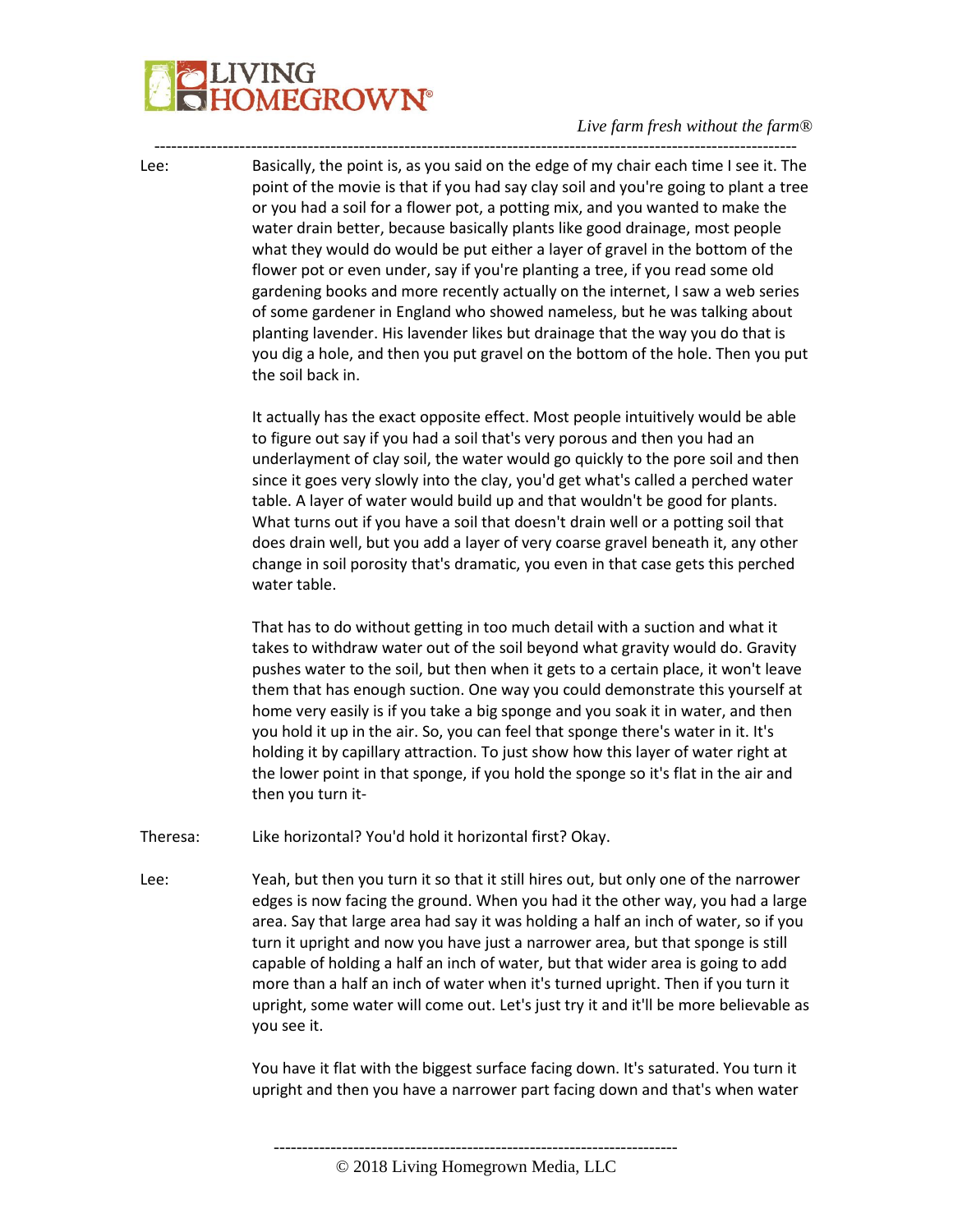

---------------------------------------------------------------------------------------------------------------- comes out. It's really easy to show this and to describe it, but that sponge is only capable of holding say a half an inch of water against gravity. If that half inch of water spread over a large area, okay so it can hold it, but if you [inaudible 00:40:28] on like by tipping it up, spread whatever water was in that large area over a smaller area, it's going to be more than half an inch, so enough water will then leave the sponge so that's all half an inch on that surface facing down.

- Theresa: Got it. Yes. This approves your point though that because it's hitting a difference that that's what's holding that water inside that sponge.
- Lee: Right. This really has a lot of practical implications. One is say when you're planting a tree, you don't add a lot of even organic matter, which improves drainage and makes the soil in more porous. You don't add pretty much anything. Ideally, you just put the soil you took out of the hole, put it back in the hole, so that there's no big difference between the soil in the hole and surrounding. Because basically, you don't want otherwise that you're going to get this water layer at the bottom.

Furthermore, the roots won't be that inclined to leave anyway, because it'll be a pot within the soil if it's too dramatic a difference out of. It's really nice soft aerated soil on that planting hole, why would the roots want to leave?

- Theresa: Right. They'll think, "This is where the good stuff is. I'll just stay right here."
- Lee: Yeah, right. Then also in flower pot, the idea is you don't put anything in the bottom. You just start out with the porous potting mix and you just put it right to the bottom of the pot. There is an unavoidable perched water table at the bottom of any flower pot, because you have this dramatic change in porosity either from the soil to non-porous pot another pot or if the drainage hole can be to air. If it's just perched somewhere where there's just air in the bottom exposed. The whole reason why you can't take straight garden soil and put in the pot is because the depth of that unavoidable perched water table from that change in porosity at the bottom of the pat is determined by the capillary attraction within that soil.

If you took straight garden soil, which is good out in the garden where you have a great depth of soil put in a flower pot, you'll have too great of depth of perched water table, which is a soil with water in it and not air. So, there'll be less root out there. If you'd make a potting soil more porous, which is what one thing that makes potting soil as potting soil, you had extra say perlite of vermiculite or sand, then this makes it more porous. So you still have that perched water table, but since it doesn't have as much capillarity, it's only much more shallow. It's right at the bottom of the pot.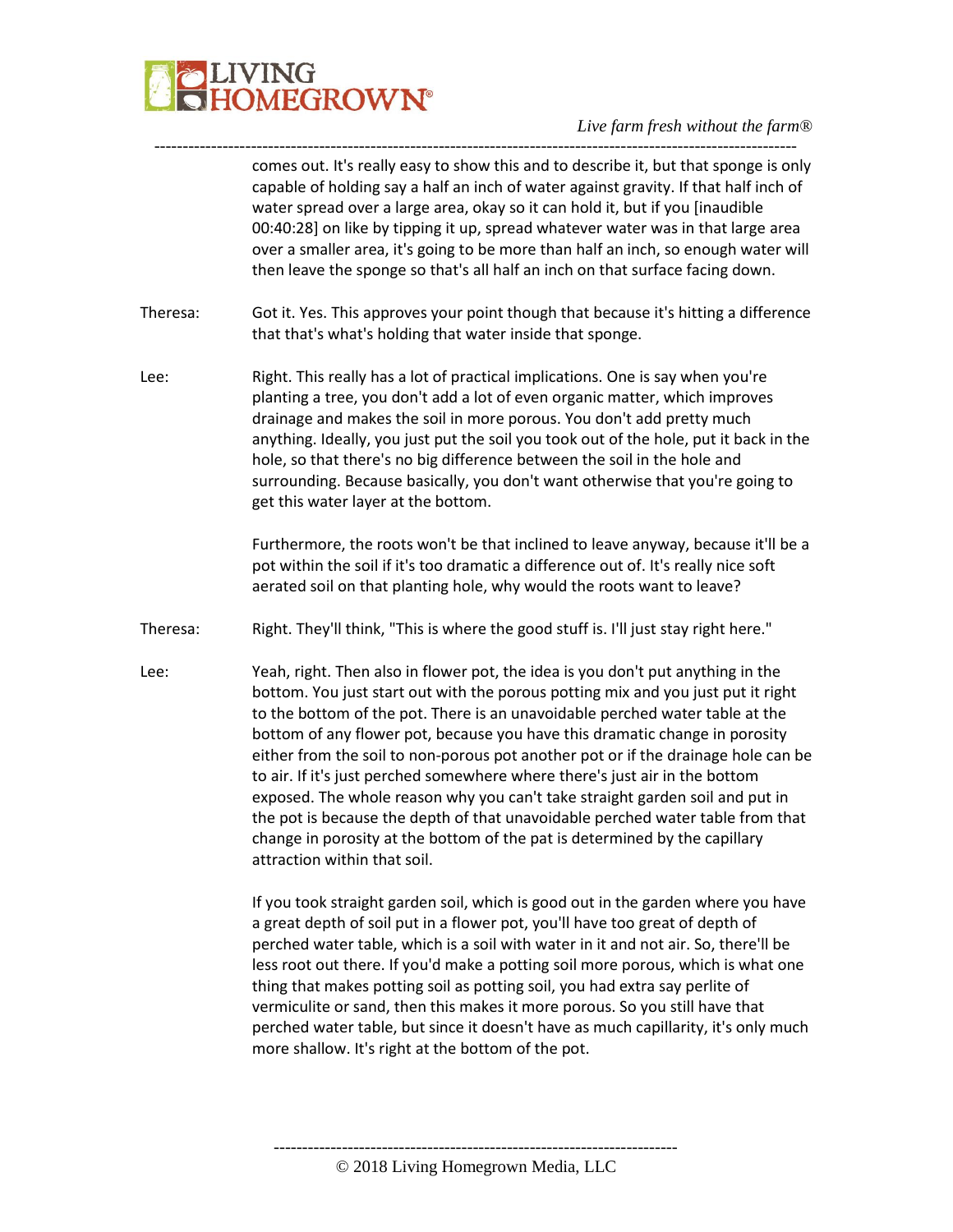

| Theresa: | Yeah, so the bottom line is to just fill it with the potting soil and not put<br>anything at the bottom so that it's all the same all the way throughout.                                                                                                                                                                                                                                                                                                                  |
|----------|----------------------------------------------------------------------------------------------------------------------------------------------------------------------------------------------------------------------------------------------------------------------------------------------------------------------------------------------------------------------------------------------------------------------------------------------------------------------------|
| Lee:     | Right.                                                                                                                                                                                                                                                                                                                                                                                                                                                                     |
| Theresa: | Then the only place you could have the perched water table is at the bottom<br>when you hit the bottom of the pot.                                                                                                                                                                                                                                                                                                                                                         |
| Lee:     | Right. You still have a perched water table, but it'd be very shallow one as<br>opposed to if you had a straight gardens, well, even good gardens so it would be<br>much deeper.                                                                                                                                                                                                                                                                                           |
| Theresa: | Got it.                                                                                                                                                                                                                                                                                                                                                                                                                                                                    |
| Lee:     | So you add, so a potting soil should have some aggregate to increase its<br>porosity.                                                                                                                                                                                                                                                                                                                                                                                      |
| Theresa: | Got it. Yes. Yeah, and that's really, it is counterintuitive. It makes sense when<br>you hear it like, "Oh, put rocks in the bottom of your flower pot." I know when I<br>first start started gardening years and years ago, I did that. Then when I learned<br>differently, it was like, this just doesn't sound right, but it does from a scientific<br>standpoint totally makes sense.                                                                                  |
| Lee:     | Right.                                                                                                                                                                                                                                                                                                                                                                                                                                                                     |
| Theresa: | Yeah.                                                                                                                                                                                                                                                                                                                                                                                                                                                                      |
| Lee:     | If you watch the movie Water Movement in Soil, it shows that they do a slow<br>motion video of a soil between two glass plates, different types of soils and you<br>can see the wedding front desk that's moving down or what happens to it.                                                                                                                                                                                                                               |
| Theresa: | Wow. Okay. Yeah, I am going to try and find that. Only us gardeners probably<br>would find that fascinating, but I think my kids would even find that fascinating,<br>because it's just not what you think would happen, but it does make sense, yes.                                                                                                                                                                                                                      |
| Lee:     | Right. It's slow motion though. Let's speed it up. It's normally very slow, but<br>speed it up a little.                                                                                                                                                                                                                                                                                                                                                                   |
| Theresa: | Yeah, you need a whole bowl of popcorn to get through that. Yeah. One of the<br>other things I wanted to ask you since we're at the end of August here and a lot<br>of people are starting to save seed or they're going to be saving their seed. The<br>last thing I wanted to talk to you about was, how you save your seed because<br>you had some, you talked a little bit about that in the book as well, and things<br>that you found that help and that don't help. |
|          |                                                                                                                                                                                                                                                                                                                                                                                                                                                                            |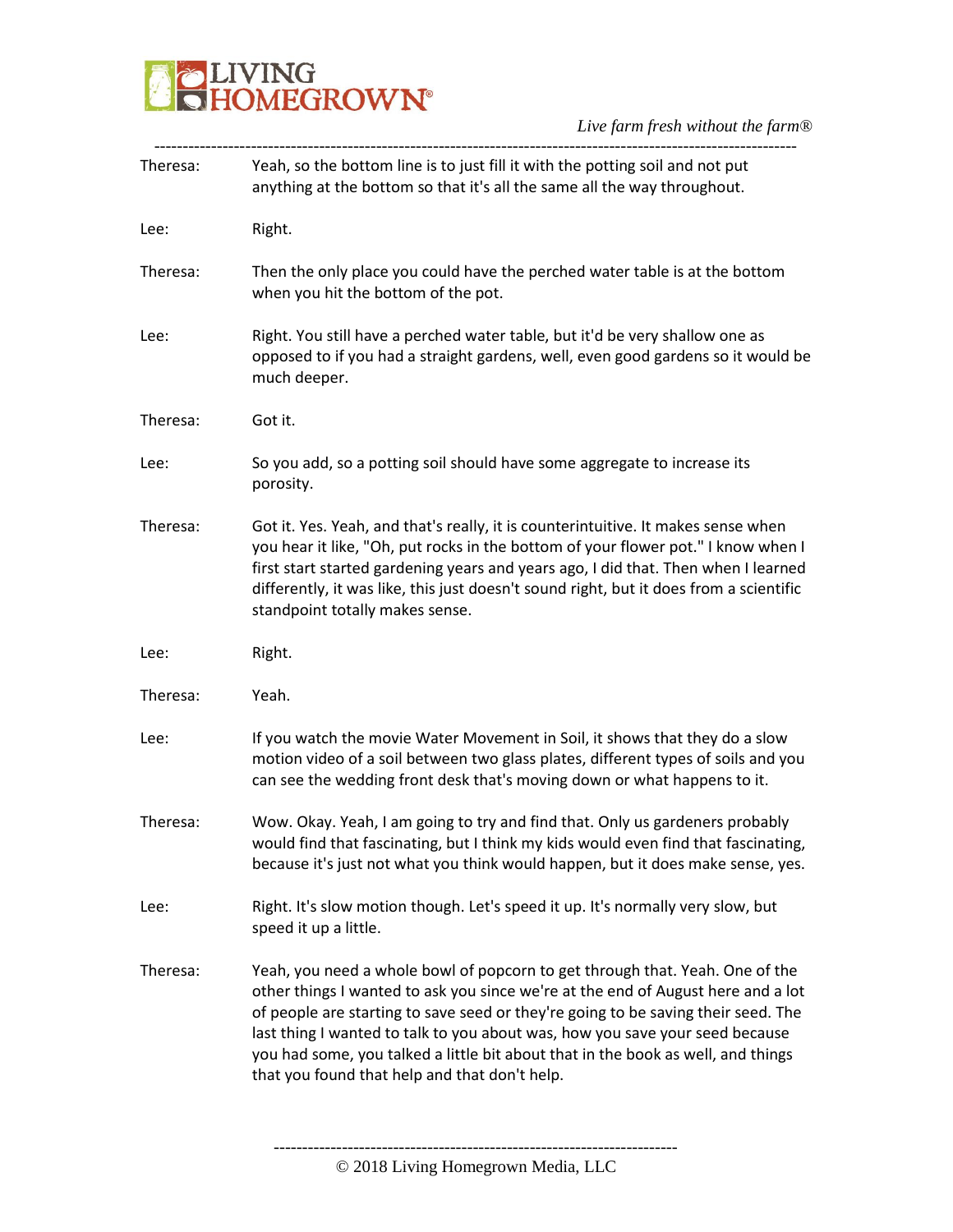

|          | Live farm fresh without the farm w                                                                                                                                                                                                                                                                                                                                                                                                                                                                                                                                                                                                 |
|----------|------------------------------------------------------------------------------------------------------------------------------------------------------------------------------------------------------------------------------------------------------------------------------------------------------------------------------------------------------------------------------------------------------------------------------------------------------------------------------------------------------------------------------------------------------------------------------------------------------------------------------------|
| Lee:     | The packets.                                                                                                                                                                                                                                                                                                                                                                                                                                                                                                                                                                                                                       |
| Theresa: | Yes, so they last.                                                                                                                                                                                                                                                                                                                                                                                                                                                                                                                                                                                                                 |
| Lee:     | Yeah, so basically the thing is the things that keep seed lasting longer or cooler<br>or colder temperatures and lower humidity to a point, the humidity. What I've<br>started out doing is I had these plastic storage box or maybe there are shoe box<br>on it, but they sealed pretty well. I would keep my seeds in that and then I<br>originally had this little silica gel packets that would keep absorb the humidity.<br>Of course over time, I've had the same seed boxes for many, many years.<br>They've cracked, so they're not longer airtight.                                                                       |
|          | The silica gel I keep forgetting to renew. So then that stored that well. The<br>problem is in the summer when I have where my seeds are in my garage and it's<br>humid and hot, so that's not that great. I was thinking that some seeds I'd like to<br>keep longer. Where to do it would be you can keep them in a freezer. The main<br>problem of the freezer, when you take them out of the freezer on a humid day,<br>you're going to get all this condensation, which will add moisture, which won't<br>be good for them.                                                                                                    |
|          | What I was starting to do is I would keep seeds, started to keep them in mason<br>jars. The seeds that I don't have to get back to, well summer like I plant onions<br>once and lay winter or mid-winter actually. So, I could just put them in a jar, seal<br>them up. Then I thought that maybe if I decreased the oxygen level, because<br>basically seeds even though they look like they're dead, they're really alive and<br>they're undergoing respiration, breathing essentially at a very slow rate. If you<br>decrease the oxygen or conversely increase the carbon dioxide, this also could<br>slow aging of the seeds. |
|          | What I did is I also found on the internet, which I'd seen many years ago that<br>finally got around to doing it, I reverse-engineered a bicycle pump. So, instead<br>of pumping air, it was taking out air. Then I got one of these things that's used<br>for, I'm trying to think what it is used for, it's used for preserving vegetables or-                                                                                                                                                                                                                                                                                   |
| Theresa: | Oh, like a food saver?                                                                                                                                                                                                                                                                                                                                                                                                                                                                                                                                                                                                             |
| Lee:     | Yeah, it's called like food saver.                                                                                                                                                                                                                                                                                                                                                                                                                                                                                                                                                                                                 |
| Theresa: | Yeah, food saver.                                                                                                                                                                                                                                                                                                                                                                                                                                                                                                                                                                                                                  |
| Lee:     | Yeah, that's what it's called. They had one that would actually fit on top of a<br>mason jar. I started putting the seeds in a mason jar, put this food saver device<br>over it and then I made it so that I could put a tube from my reversed bicycle<br>pump and then to evacuate the air from it. It worked pretty well. In case the<br>seal would be broken, which is disappointing, but it kept pretty well. It's                                                                                                                                                                                                             |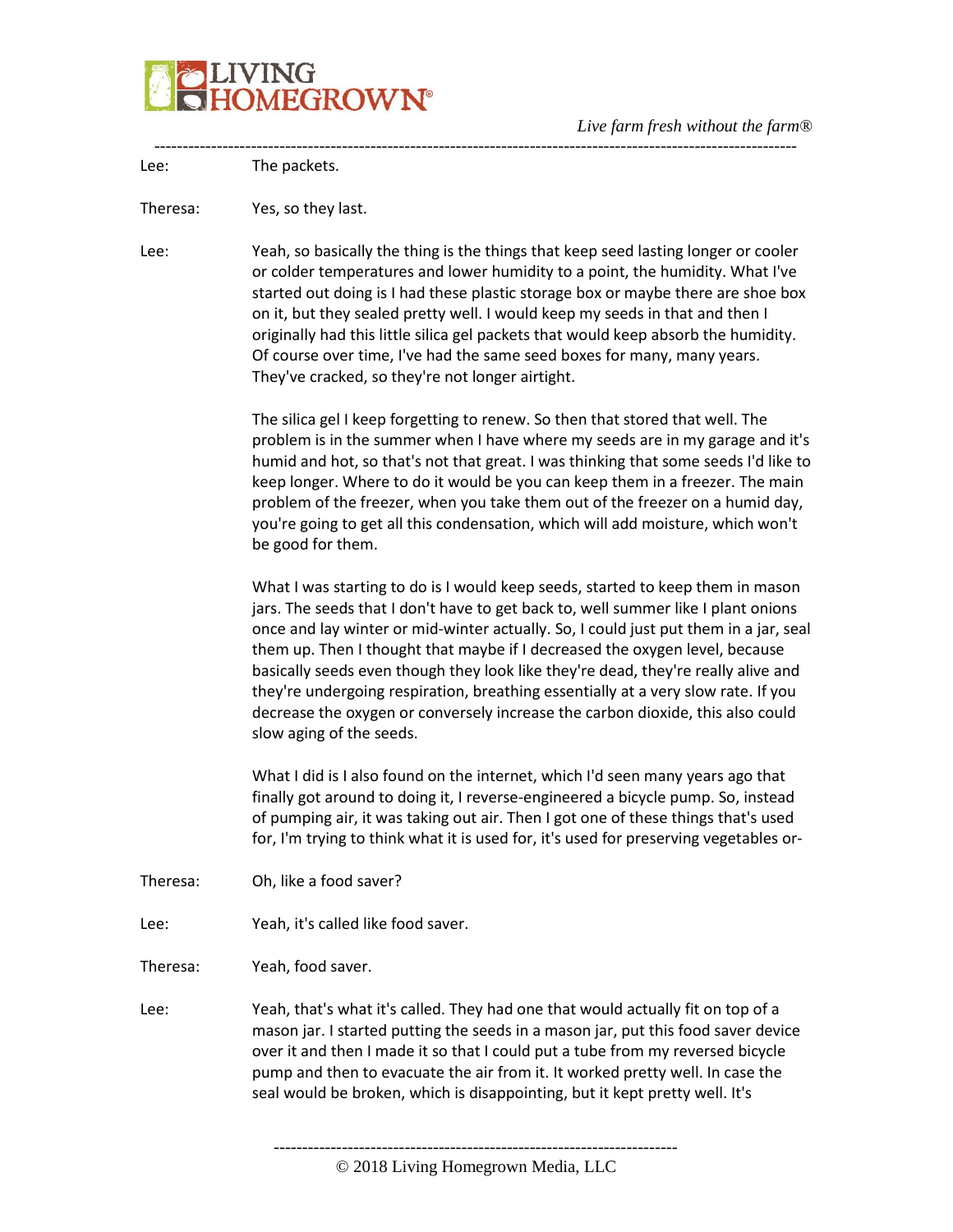

|          | somewhat of a hassle so I can only do it for seed, so I'm not going to keep<br>getting back to. The other problem is that mason jars, the seeds don't fit that<br>easily and so I just try and put more seeds than I should, but that worked pretty<br>well.                                                                                                                                                                                                                                                                                                                            |
|----------|-----------------------------------------------------------------------------------------------------------------------------------------------------------------------------------------------------------------------------------------------------------------------------------------------------------------------------------------------------------------------------------------------------------------------------------------------------------------------------------------------------------------------------------------------------------------------------------------|
|          | Then in winter, I keep them in the same garage, and so the temperatures are<br>cold where I am and it worked pretty well.                                                                                                                                                                                                                                                                                                                                                                                                                                                               |
| Theresa: | Yeah, that's fun.                                                                                                                                                                                                                                                                                                                                                                                                                                                                                                                                                                       |
| Lee:     | Yeah, and the other thing to keep in mind is that different seeds vary in how<br>long they innately will keep. Onion seeds, which I mentioned are among the<br>seeds that keeps the shortest amount of time, so I was trying to preserve them.<br>Because I never use the whole pack out of onion seeds. I was thinking if I could<br>keep them, then I could use them for a few years.                                                                                                                                                                                                 |
| Theresa: | Yeah, very true. Onion seeds go pretty quickly so that gives you a way to extend<br>them for longer than one year, which is fantastic. Yeah, I found that really<br>curious and I loved your whole reverse engineering thing and pumping out the<br>air, which makes a lot of sense. I thought that was fun.                                                                                                                                                                                                                                                                            |
| Lee:     | Yeah, and the important thing also is just to realize it, that seeds are alive even.<br>I've used seeds for so many years, plant seeds, I'm just always amazed how this<br>lifeless appearing little specks and bigger specks can actually grow into, a corn<br>seed grows into this giant plant, or tomato seeds, the plants are 8-feet tall now.<br>It's just amazing.                                                                                                                                                                                                                |
| Theresa: | Yeah, it is amazing. All of that genetics is in that tiny little seed. It's just amazing.                                                                                                                                                                                                                                                                                                                                                                                                                                                                                               |
| Lee:     | Yeah.                                                                                                                                                                                                                                                                                                                                                                                                                                                                                                                                                                                   |
| Theresa: | Lee, I so appreciate you sharing all your knowledge with us today. I just love it. I<br>do feel that you're helping so many of us become better gardeners by just<br>understanding a little bit of the science that's going on in the garden. Thank you<br>so much for coming on today.                                                                                                                                                                                                                                                                                                 |
| Lee:     | Thanks for having me. I had a great time.                                                                                                                                                                                                                                                                                                                                                                                                                                                                                                                                               |
| Theresa: | I hope you enjoyed that interview with Dr. Lee Reich, the author of The Ever<br>Curious Gardener, using a little natural science for a much better garden. I love<br>that interview. It just was so fascinating to me. I think I could talk to Lee all day<br>long. As always, I will have in the show notes for today's episode links to<br>everything that we talked about including all of Lee's books. To get to the show<br>notes, you just go to livinghomegrown.com/159. I hope you found that as<br>interesting as I did, and that you learned a little bit along the way. Just |
|          |                                                                                                                                                                                                                                                                                                                                                                                                                                                                                                                                                                                         |